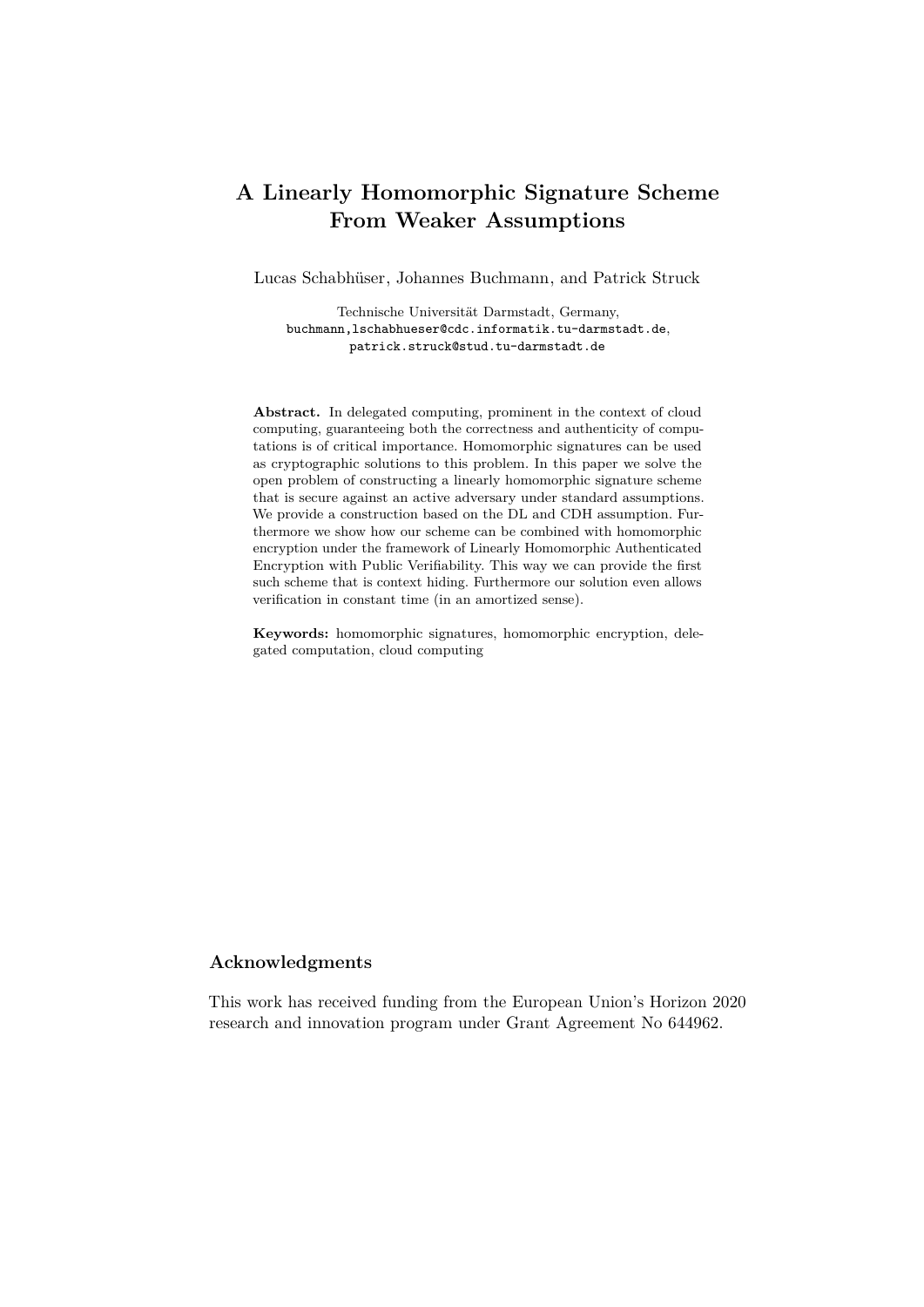## **1 Introduction**

#### **1.1 Motivation**

Homomorphic signature schemes allow to check the correctness of a computations result without having to perform the computation oneself. This allows a client to delegate computations to a computationally more powerful server, such that the server can verify the result. In this scenario the server is asked to not only perform a computation but also to evaluate this function over the signatures as well. The resulting signature to the output can be used to verify the correctness of the result. There have been multiple schemes proposed for this. Their security however is mostly based on weaker non-standard assumptions. Besides outsourcing of computations, homomorphic signatures offer security in *network coding* [9]. These constructions however do not consider confidentiality, i.e. the client might not be comfortable with the server knowing what data he is computing on. Homomorphic encryption schemes allow the evaluation of functions over encrypted messages. That servers can perform computations, learning neither the input nor the output. However, clients still have to trust the server to a degree, as there is no way to check whether the function has been evaluated as claimed. Combining both approaches allows a client to verify the correctness by checking a signature and decrypting the cipher returned by the server. However, naively combining both primitives requires the cipher space of the encryption scheme to be (a subset of) the message space of the homomorphic signature scheme. In the case of Paillier encryption for instance the underlying message space is  $\mathbb{Z}_n$  while the cipher space is  $\mathbb{Z}_{n^2}$ , i.e. a doubling the signature size. Catalano et al. [14] proposed a method which allows to combine the Paillier encryption scheme with a homomorphic signature scheme instantiated to support only the message space of the Paillier encryption scheme. Currently there exists only one instantiation of this, whose security is also based on strong assumptions.

#### **1.2 Related work**

**Linearly homomorphic signature schemes:** The idea of linearly homomorphic signature schemes was introduced in [16] and later refined in [19]. Freeman proposed stronger security definitions in [17]. An instantiation based on 2-3-Diffie Hellmann was proposed in [9]. Later realizations are based on subgroup decision problems [2,3], the *k*-Simultaneous Flexible Pairing Problem [4], the RSA problem [18] (offering only security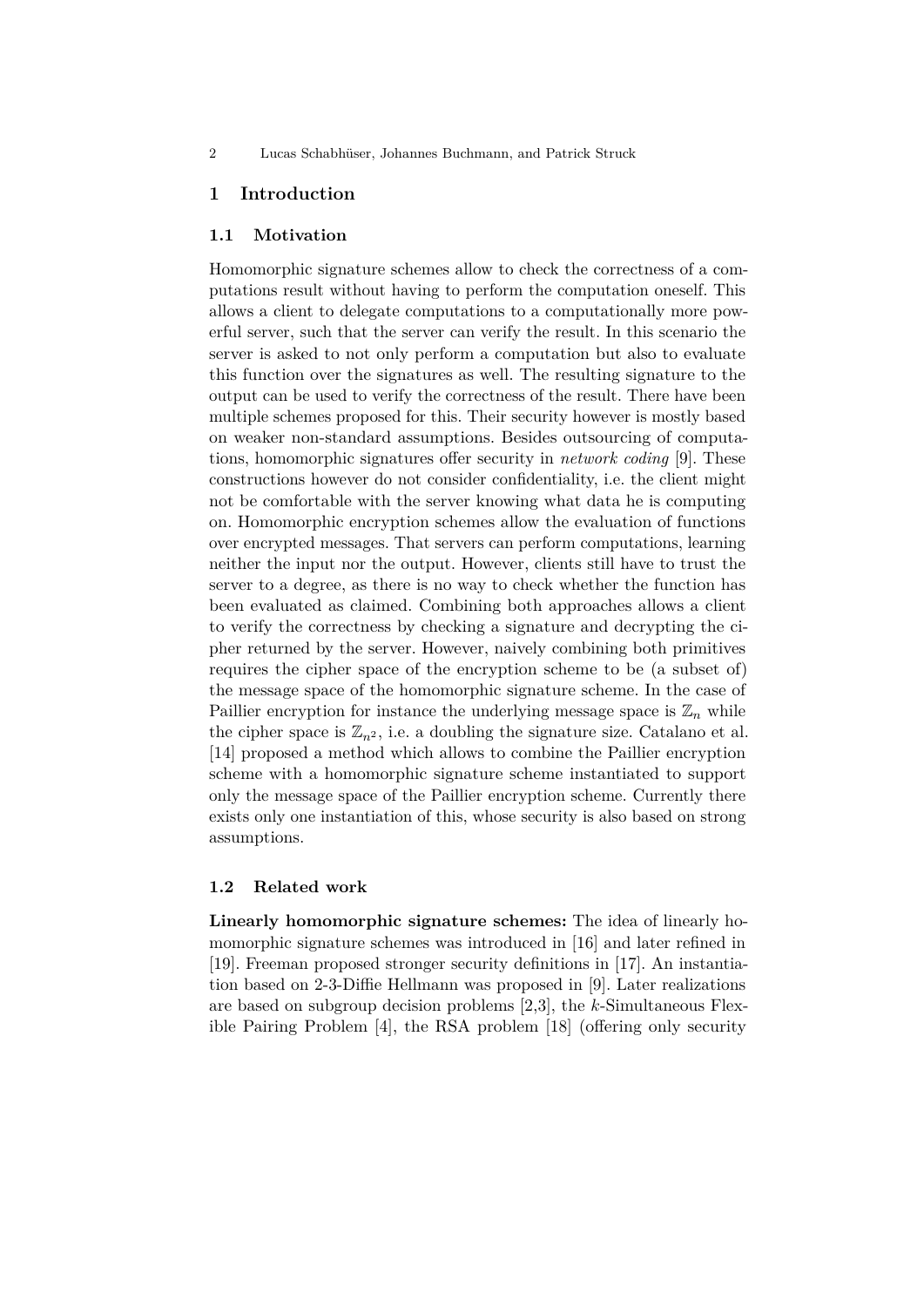against *weak adversaries*), the strong RSA problem [11], the Flexible DH Inversion problem [10], and the lattice based *k*-SIS problem [8]. As already mentioned in [17] the construction of such a scheme, that is secure against a strong adversary, and based on weak assumptions, has been solved by using so called *chameleon hash functions*, which are very computationally expensive. Constructing such a scheme without them, has remained an open problem ever since. The idea of homomorphic signatures with efficient verification was introduced in [12]. Intuitively, this means that the outcome of a computation can be checked faster by using the schemes verification algorithm than computing it oneself. However, this only holds in an *amortized* sense, as an expensive preprocessing phase has to be amortized over multiple datasets (see [5,14]).

**Authenticated Homomorphic Encryption** An and Bellare [1] introduced a new paradigm called *encryption with redundancy* which allows to achieve both privacy and authentication. In [6] the idea of *authenticated encryption* is formalized. Analogous notions for the homomorphic setting were given in [20] and [14]. In the latter the notion of *linearly homomorphic authenticated encryption with public verifiability (LAEPuV)* was introduced which will be used in this paper. As pointed out in [23], the candidate instantiation of [14] suffers from false negatives however, and an improved version was proposed.

#### **1.3 Contribution and Roadmap**

In this paper we propose a linearly homomorphic signature scheme that is unforgeable against strong (adaptive) adversaries under the computational Diffie-Hellman assumption, which is one of the most well studied cryptographic problems and thereby solve a problem left open in [17]. This scheme has several desirable properties. The size of a signature does not depend on the size of the dataset over which computations are executed, so it is in particular *succinct*, it allows for *efficient verification*, in our case even *constant time verification*, and is *context hiding*, i.e. no information about the input values can be learned from the signature to the output of a computation (not even if the secret key is compromised). We then show how our scheme can be used in conjunction with Paillier encryption [21] in order to instantiate a LAEPuV scheme. This is both the first context hiding construction and the first to support vectors of messages.

We introduce notation and preliminaries in Section 2. We present a new homomorphic signature scheme in Section 3 and prove its properties, while Section 4 shows how our scheme can be combined with homomorphic encryption.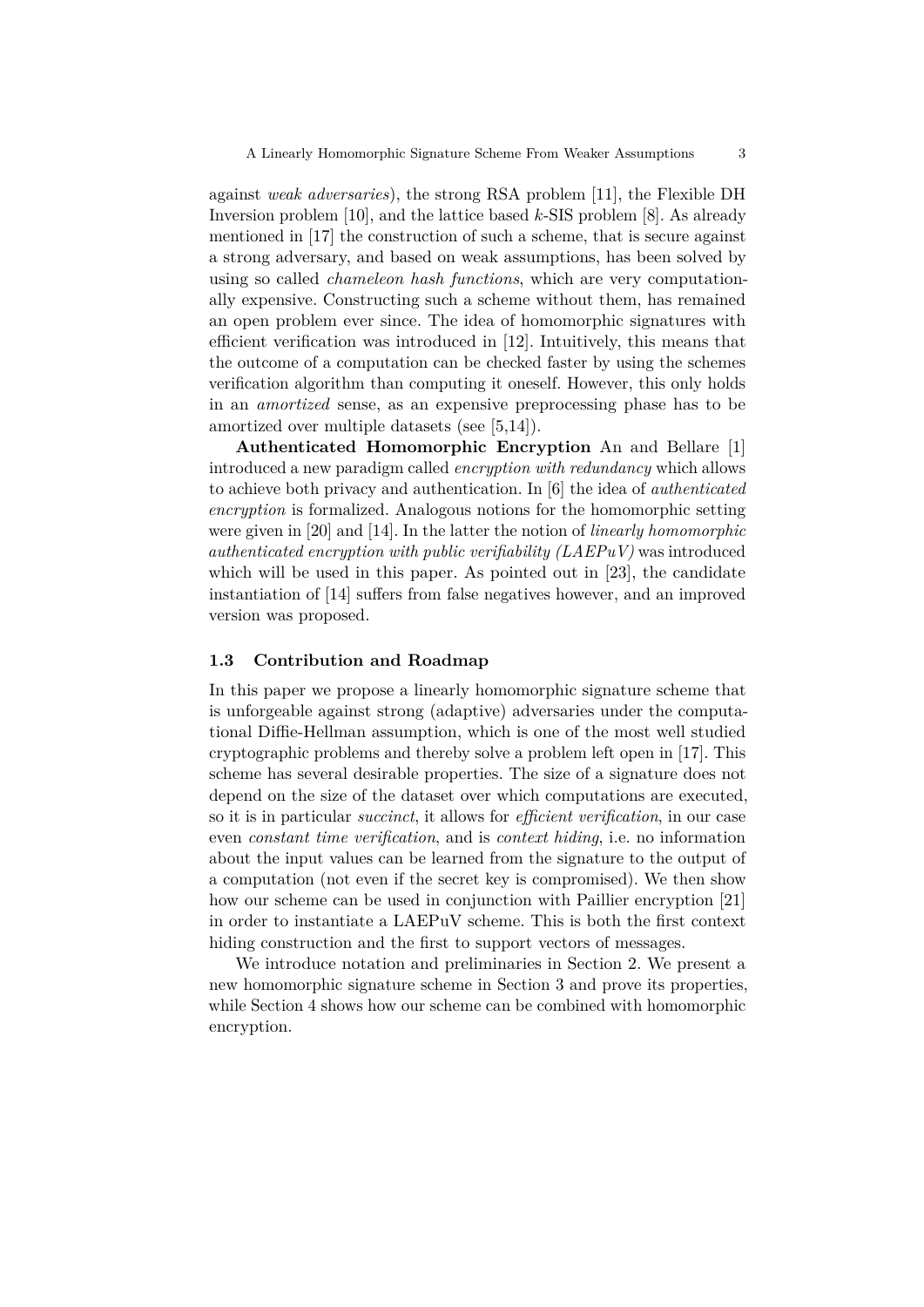## **2 Preliminaries**

To accurately describe what both correct and legitimate operations for homomorphic signatures are, we will make use of *multi-labeled programs* similar to [5]. On a high level a function is appended by several identifiers, in our case input identifiers and dataset identifiers. Input identifiers label in which order the input values are to be used and dataset identifiers determine which signatures can be homomorphically combined. The idea is that only signatures created under the same dataset identifier can be combined. We will now give formal definitions.

A *labeled program* P consists of a tuple  $(f, \tau_1, \ldots, \tau_k)$ , where  $f : \mathcal{M}^k \to$ M is a function with k inputs and  $\tau_i \in \mathcal{T}$  is a label for the *i*-th input of *f* from some set  $\mathcal{T}$ . Given a set of labeled programs  $\mathcal{P}_1, \ldots, \mathcal{P}_t$  and a function  $g: \mathcal{M}^t \to \mathcal{M}$ , they can be composed by evaluating g over the labeled programs, i.e.  $\mathcal{P}^* = g(\mathcal{P}_1, \ldots, \mathcal{P}_t)$ . The identity program with label *τ* is given by  $\mathcal{I}_{\tau} = (f_{id}, \tau)$ , where  $f_{id}: \mathcal{M} \to \mathcal{M}$  is the identity function. Note that program  $\mathcal{P} = (f, \tau_1, \dots, \tau_k)$  can be expressed as the composition of *k* identity programs  $\mathcal{P} = f(\mathcal{I}_{\tau_1}, \dots, \mathcal{I}_{\tau_k}).$ 

A *multi-labeled program*  $\mathcal{P}_{\Delta}$  is a pair  $(\mathcal{P}, \Delta)$  of the labeled program  $\mathcal P$ and a dataset identifier *∆*. Given a set of *t* multi-labeled programs with the same data set identifier  $\Delta$ , i.e.  $(\mathcal{P}_1, \Delta), \ldots, (\mathcal{P}_t, \Delta)$ , and a function  $g: \mathcal{M}^t \to \mathcal{M}$ , a composed multi-label program  $\mathcal{P}^*_{\Delta}$  can be computed, consisting of the pair  $(\mathcal{P}^*, \Delta)$ , where  $\mathcal{P}^* = g(\mathcal{P}_1, \ldots, \mathcal{P}_t)$ . Analogous to the identity program for labeled programs we refer to a multi-labeled identity program by  $\mathcal{I}_{(\Delta,\tau)} = ((f_{id}, \tau), \Delta)$ .

**Definition 1 (Homomorphic Signature Scheme).** *A homomorphic signature scheme is a tuple of the following probabilistic polynomial-time algorithms:*

- $H$ KeyGen( $1^{\lambda}, k$ ) : *On input a security parameter*  $\lambda$  *and an integer*  $k$ *, the algorithm returns a key pair* (sk*,* pk)*, where* sk *is the secret key kept private and* pk *is the public key which determines the message space* M*, the signature space* Y*, and the set* F *of admissible labeled programs*  $\mathcal{P}: \mathcal{M}^k \to \mathcal{M}.$
- HSign(sk*, ∆, τ, m*) : *On input a secret key* sk*, a dataset identifier ∆, an input identifier*  $\tau$ *, and a message*  $m \in \mathcal{M}$ *, the algorithm returns a signature*  $\sigma \in \mathcal{Y}$  *which is the signature for the message labeled by*  $\tau$  *in the dataset identified by ∆.*
- HEval(pk,  $\mathcal{P}_{\Delta}$ , $\sigma$ ) : *On input a public key* pk, a multi-labeled program  $\mathcal{P}_{\Delta}$ , *and a set of signatures*  $\sigma \in \mathcal{Y}^k$ , the algorithm returns a signature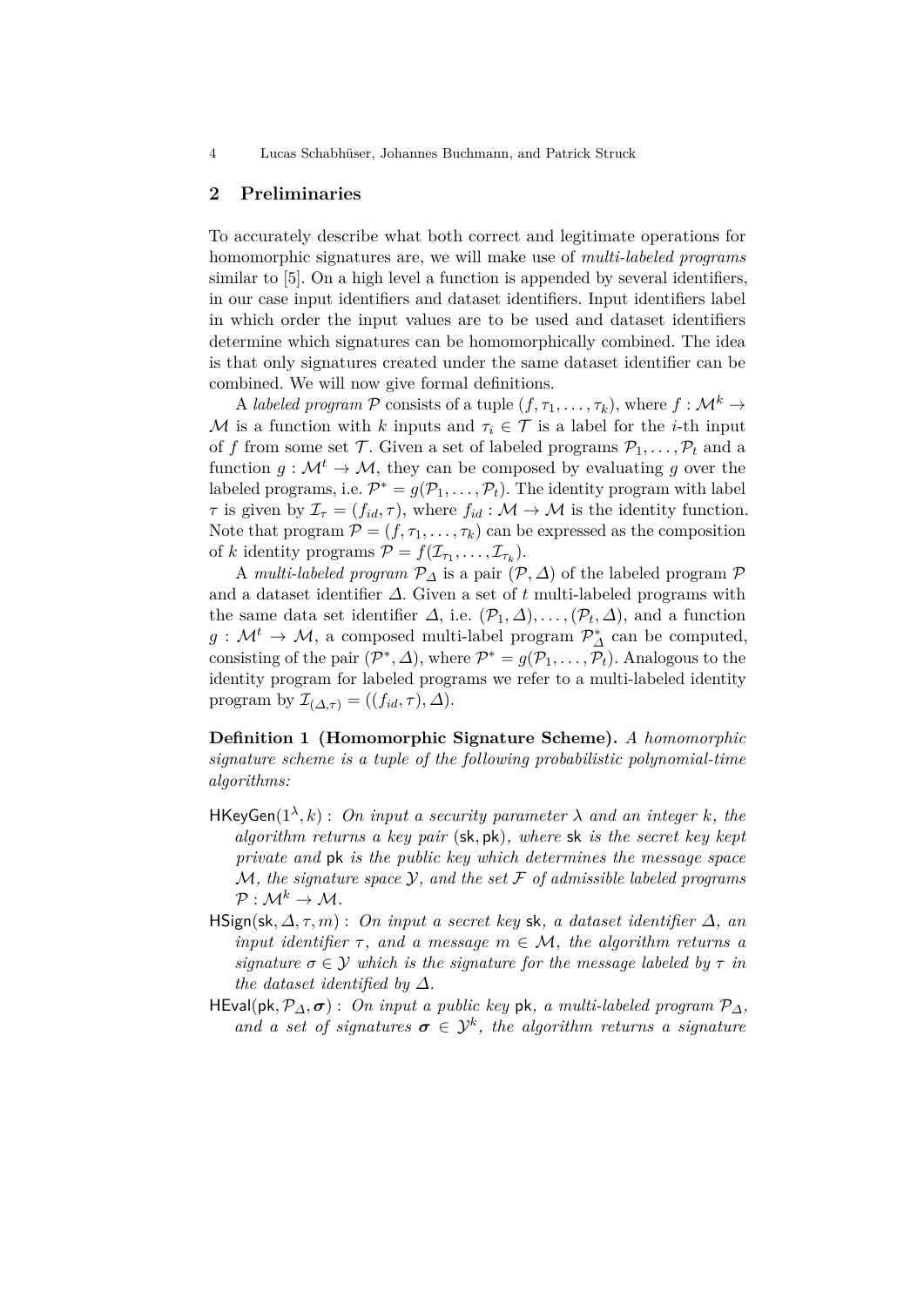$\sigma' \in \mathcal{Y}$  *for the multi-labeled program*  $\mathcal{P}$  *over the (tuple of) signatures σ identified by*  $Δ$ *.* 

HVerify(pk*,*P*∆, m, σ*) : *On input a public key* pk*, a multi-labeled program*  $P_Δ$ *, a message*  $m ∈ M$ *, and a signature*  $σ ∈ Y$ *, the algorithm either accepts the signature*  $\sigma$ *, for the multi-labeled program*  $P$  *over the dataset identified by ∆, i.e. it returns* 1*, or rejects the signature, i.e. it returns* 0*.*

We will now define the relevant properties for homomorphic signatures.

**Definition 2 (Correctness).** *A homomorphic signature scheme* (HKeyGen*,* HSign*,* HEval*,* HVerify) *is called correct, if for any security parameter*  $\lambda$ *, any integer*  $k$ *, and any key pair* (sk, pk)  $\leftarrow$  HKeyGen( $1^{\lambda}$ , k) the *following two conditions are satisfied.*

**Condition 1** *For any dataset identifier*  $\Delta$ *, any input identifier*  $\tau$ *, and any message*  $m \in \mathcal{M}$ *, it holds that* 

 $HVerify(pk, \mathcal{I}_{\Lambda, \tau}, m, \mathsf{HSign}(sk, \Delta, \tau, m)) = 1.$ 

**Condition 2** *For any dataset identifier ∆, any multi-labeled program*  $\mathcal{P}_{\Delta} = ((f_1, \ldots, f_k), \tau_1, \ldots, \tau_k, \Delta)$  *containing a linear function, and any set of messages*  $\mathbf{m} \in \mathcal{M}^k$  *with*  $\mathbf{m} = (m_1, \ldots, m_k)$ *, it holds that* 

 $HVerify(pk, P_A, f(m_1, \ldots, m_k), HEval(pk, P_A, \sigma)) = 1$ 

*where*  $\sigma = (\sigma_{\tau_1}, ..., \sigma_{\tau_k}) \in \mathcal{Y}^k$  *with*  $\sigma_{\tau} \leftarrow \textsf{HSign}(\textsf{sk}, \Delta, \tau, m_{\tau}).$ 

**Definition 3 (Succinctness).** *A homomorphic signature scheme* (HKeyGen*,* HSign*,* HEval*,* HVerify) *is called* succinct *if for a fixed security parameter*  $\lambda$  *the size of the signatures depends at most logarithmically on the dataset size k.*

For the security notion of our homomorphic signature scheme we first provide a definition for *well defined programs* and *forgeries* on these programs. Then, we introduce an experiment the attacker can run in order to make a successful forgery and present a definition for unforgeability based on this experiment.

#### **Definition 4 (Well Defined Program).** *A labeled program*  $P =$

 $(f, \tau_1, \ldots, \tau_k)$  *is well defined with respect to a list*  $\mathcal L$  *if one of the two following cases holds: First, there exists exactly one*  $m_i$  *such that*  $(\tau_i, m_i) \in$  $\mathcal{L} \ \forall i = 1, \ldots, k$ *. Second, there is an*  $i \in \{1, \ldots, k\}$  such that  $(\tau_i, \cdot) \notin \mathcal{L}$  and  $f(\{m_j\}_{(\tau_j,m_j)\in\mathcal{L}}\cup\{\tilde{m}_l\}_{(\tau_l,\cdot)\notin\mathcal{L}})$  does not depend on the choice of  $\tilde{m}_l\in\mathcal{M}$ .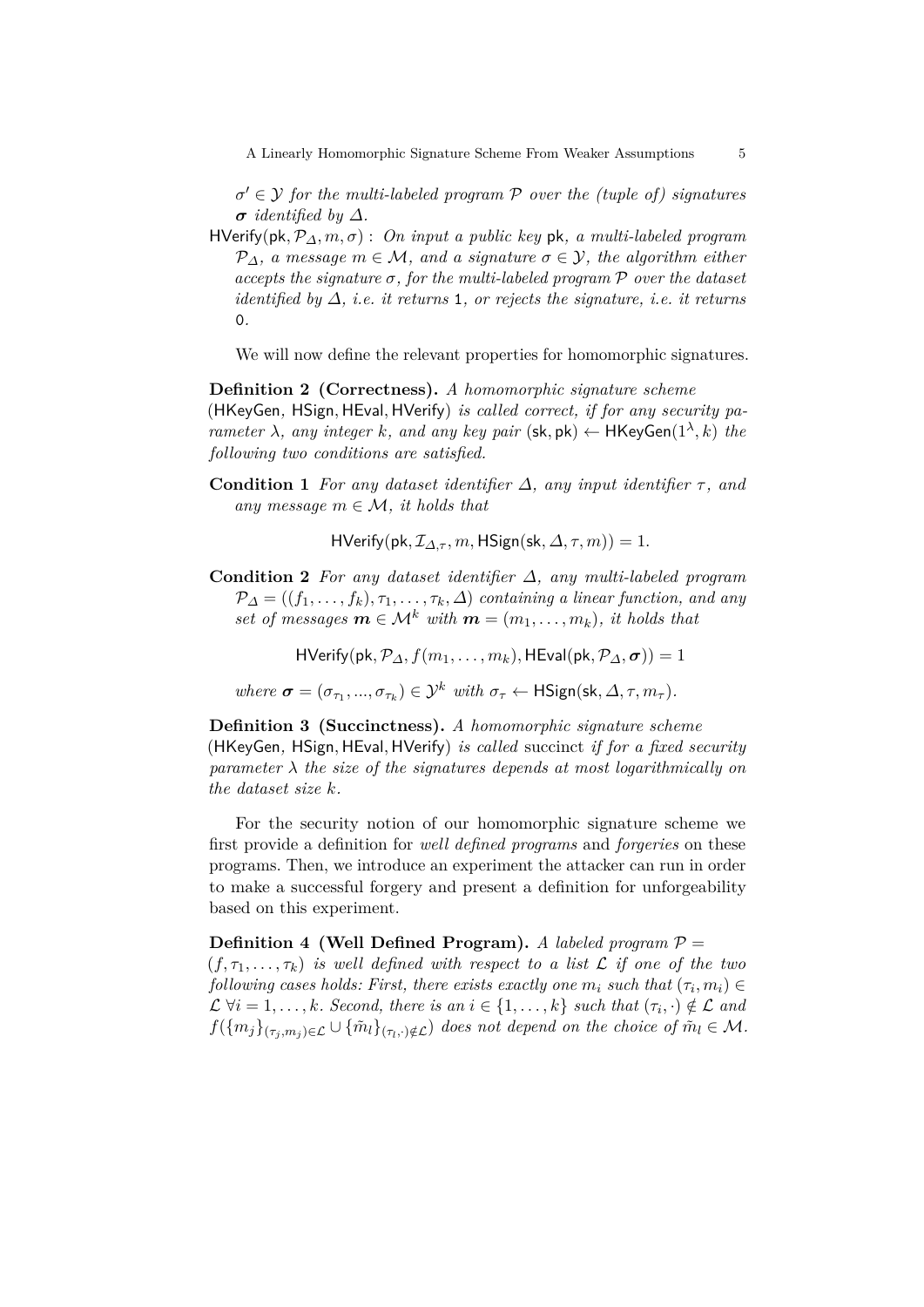**Definition 5** (Forgery). *A forgery is a tuple*  $(\mathcal{P}_{\Delta}, m^*, \sigma^*)$  *such that* HVerify(pk,  $\mathcal{P}_{\Delta}$ ,  $m^*$ ,  $\sigma^*$ ) = 1 *holds and one of the following conditions is met:*

**Type 1:** *The list* L *was not initialized during the game, i.e. no message was ever committed under the dataset identifier ∆.*

**Type 2:** P*<sup>∆</sup> is well defined with respect to the list* L *and m*<sup>∗</sup> *is not the correct output of the computation, i.e.*  $m^* \neq f(\lbrace m_j \rbrace_{(\tau_i,m_j) \in \mathcal{L}})$ .

**Type 3:**  $\mathcal{P}_{\Delta}$  *is not well defined with respect to*  $\mathcal{L}$ *.* 

For the notion of unforgeability we define the following experiments HomUF − CMAA*,*HomSign(*λ*) and Weak − HomUF − CMAA*,*HomSign(*λ*) between an adversary  $A$  and a challenger  $C$ .

# $HomUF - CMA_{A,HomSign}(\lambda)$ :

**Key Generation**  $\mathcal C$  calls  $(\mathsf{sk}, \mathsf{pk}) \leftarrow_{\$} \mathsf{HKeyGen}(1^\lambda, k)$  and gives  $\mathsf{pk}$  to  $\mathcal A$ . **Queries** A adaptively submits queries for  $(\Delta, \tau, m)$  where  $\Delta$  is a dataset,  $\tau$  is an input identifier, and *m* is a message. C proceeds as follows: if  $(\Delta, \tau, m)$  is the first query with dataset identifier  $\Delta$ , it initializes an empty list  $\mathcal{L} = \emptyset$  for  $\Delta$ . If  $\mathcal L$  does not contain a tuple  $(\tau, \cdot)$ , i.e.  $\mathcal A$ never queried  $(\Delta, \tau, \cdot), C$  calls  $\sigma \leftarrow \text{HSign}(\text{sk}, \Delta, \tau, m),$  updates the list  $\mathcal{L} = \mathcal{L} \cup (\tau, m)$ , and gives  $\sigma$  to  $\mathcal{A}$ . If  $(\tau, m) \in \mathcal{L}$  then  $\mathcal{C}$  returns the same signature  $\sigma$  as before. If  $\mathcal L$  already contains a tuple  $(\tau, m')$  for

 $m \neq m', \mathcal{C}$  returns ⊥.

**Forgery** A outputs a tuple  $(\mathcal{P}_{\Delta}, m, \sigma)$ . The experiment outputs 1, if  $(\mathcal{P}_{\Delta}, m, \sigma)$  is a forgery according to Definition 5.

In the following experiment Weak – HomUF – CMA<sub>A,HomSign</sub>( $\lambda$ ), the adversary has to declare the message components of the later signing queries before the key generation and can later on specify in which dataset  $\Delta_i$  it wants to query it.

Weak − HomUF − CMAA*,*HomSign(*λ*)**:**

**Declaration of Messages** A outputs a list of possible messages

 ${m_{\tau,j}}_{\tau \in \mathcal{L},j=1}^Q \subset \mathcal{M}$  where *Q* is the number of datasets to be queried. **Key Generation** C calls  $(\mathsf{sk}, \mathsf{pk}) \leftarrow \mathsf{HKeyGen}(1^\lambda, k)$  and gives  $\mathsf{pk}$  to A.

Queries A adaptively submits queries for  $(\Delta_i, \tau, m_{\tau,i})$  where  $\Delta$  is a dataset,  $\tau$  is an identifier, and  $m_{\tau, j}$  is a message. C proceeds as follows: if  $(\Delta_i, \tau, m_{\tau,i})$  is the first query with dataset identifier  $\Delta_i$ , it initializes an empty list  $\mathcal{L} = \emptyset$  for  $\Delta_j$ . If  $\mathcal L$  does not contain a tuple  $(\tau, \cdot)$ , i.e.  $\mathcal A$ never queried  $(\Delta_j, \tau, \cdot)$ , C calls  $\sigma \leftarrow \text{HSign}(\text{sk}, \Delta_j, \tau, m)$ , updates the list  $\mathcal{L} = \mathcal{L} \cup (\tau, m_{\tau, j})$ , and gives  $\sigma$  to A. If  $(\tau, m_{\tau, j}) \in \mathcal{L}$  then  $\mathcal{C}$  returns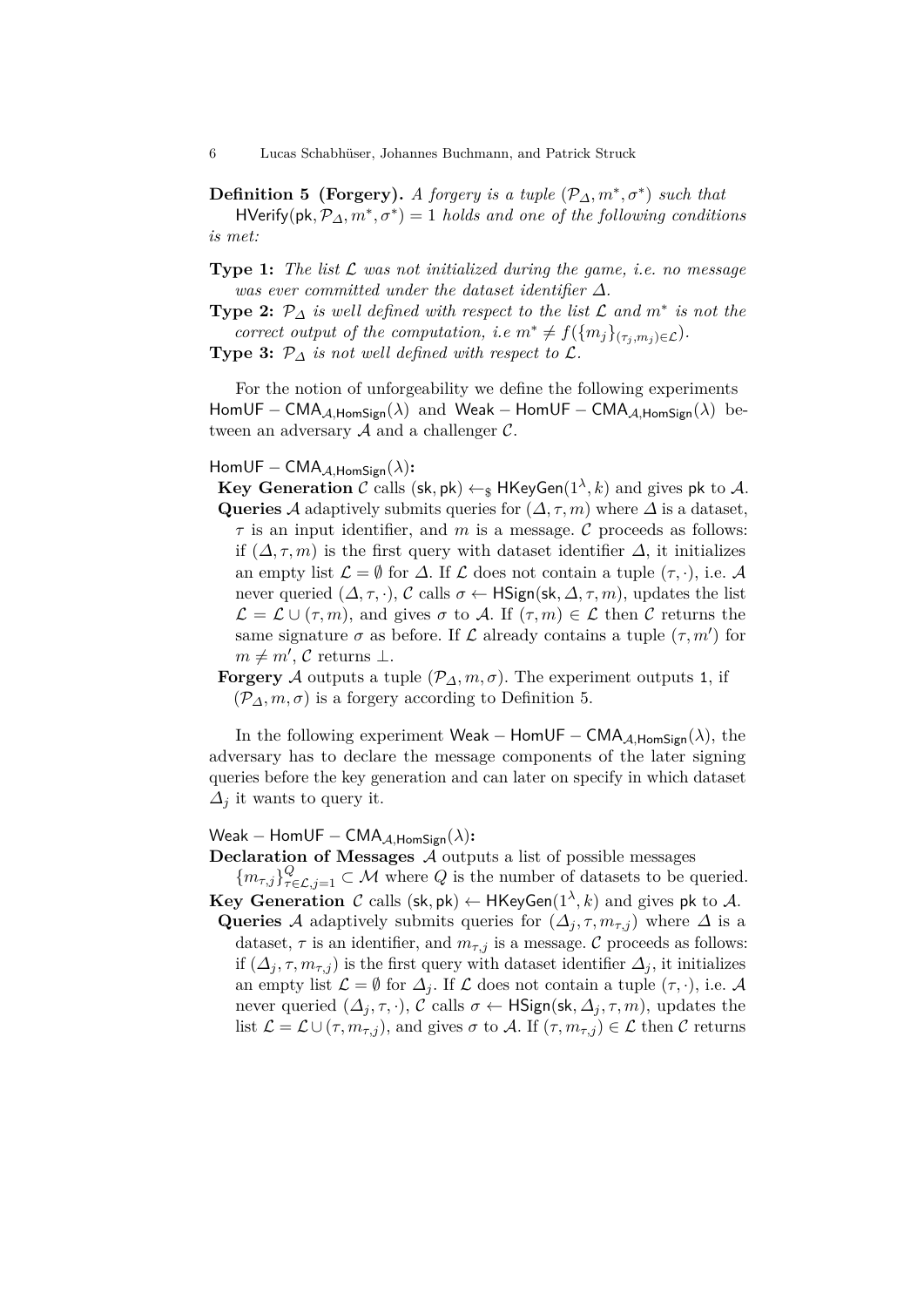A Linearly Homomorphic Signature Scheme From Weaker Assumptions 7

the same signature  $\sigma$  as before. If  $\mathcal L$  already contains a tuple  $(\tau, m'_{\tau,j})$ for  $m \neq m'$   $\mathcal C$  returns  $\perp$ .

**Forgery** A outputs a tuple  $(\mathcal{P}_{\Delta}, m, \sigma)$ . The experiment outputs 1, if  $(\mathcal{P}_\Delta, m, \sigma)$  is a forgery according to Definition 5

**Definition 6 (Unforgeability).** *A linearly homomorphic signature scheme is* unforgeable *if for any PPT adversary* A *we have*

 $Pr[\text{HomUF} - \text{CMA}_{A\text{ HomSign}}(\lambda) = 1]$  < negl( $\lambda$ )*.* 

*It is* weakly unforgeable *if for any PPT adversary* A *we have*

 $Pr[\text{Weak} - \text{HomUF} - \text{CMA}_{A, \text{HomSign}}(\lambda) = 1] \leq \text{negl}(\lambda)$ .

However any homomorphic signature scheme weakly-unforgeable under a computational assumption can be transformed into one that is unforgeable under the same assumption by [12, Theorem 1].

Additionally we will make use of the following statement.

## **Lemma 1 (Proposition 2.3 of [17]).**

 $Let H = (HKeyGen, HSign, HEval, HVerify)$  *be a linearly homomorphic signature scheme over a message space*  $\mathcal{M} \subset R^T$  *for some ring*  $R$ *. If*  $\mathcal{H}$ *is secure against Type 2 forgeries, then* H *is also secure against Type 3 forgeries.*

**Definition 7 (Context-Hiding).** *A homomorphic signature scheme for multi-labeled programs is called* context hiding *if there exist additional PPT* procedures  $\tilde{\sigma} \leftarrow \text{HHide}(\text{pk}, m, \sigma)$  and  $\text{HHideVer}(\text{pk}, \mathcal{P}_{\Lambda}, m, \tilde{\sigma})$  *such that:*

- $\textbf{Correctness:} \ \textit{For any} \ (\textsf{sk}, \textsf{pk}) \leftarrow \textsf{HKeyGen}(1^\lambda, k) \ \textit{and tuple} \ (\mathcal{P}_\Delta, m, \sigma),$ *such that*  $HVerify(\mathsf{pk}, \mathcal{P}_{\Delta}, m, \sigma) = 1$ *, and*  $\tilde{\sigma} \leftarrow HHide(\mathsf{pk}, m, \sigma)$ *, it holds that* HHideVer(pk,  $\mathcal{P}_{\Delta}$ *, m,*  $\tilde{\sigma}$ *)* = 1*.*
- **Unforgeability:** *The homomorphic signature scheme is unforgeable (see Definition 6) when replacing the algorithm* HVerify *with* HHideVer *in the security experiment.*
- **Context-Hiding Security:** *There is a simulator* Sim *such that, for any*  $\emph{fixed (worst-case) choice of (\mathsf{sk}, \mathsf{pk}) \leftarrow \mathsf{HKeyGen}(1^\lambda, k), \emph{any multi-}$ *labeled program*  $\mathcal{P}_{\Delta} = (f, \tau_1, \ldots, \tau_k, \Delta)$ , messages  $m_1, \ldots, m_l$ , and *distinguisher*  $D$  *there exists a function*  $\epsilon(\lambda)$  *such that the following equation holds:*

 $|Pr[\mathcal{D}(I, \text{HHide}(\text{pk}, m, \sigma) = 1] - Pr[\mathcal{D}(I, \text{Sim}(\text{sk}, \mathcal{P}_{\Delta}, m)) = 1]| = \epsilon(\lambda)$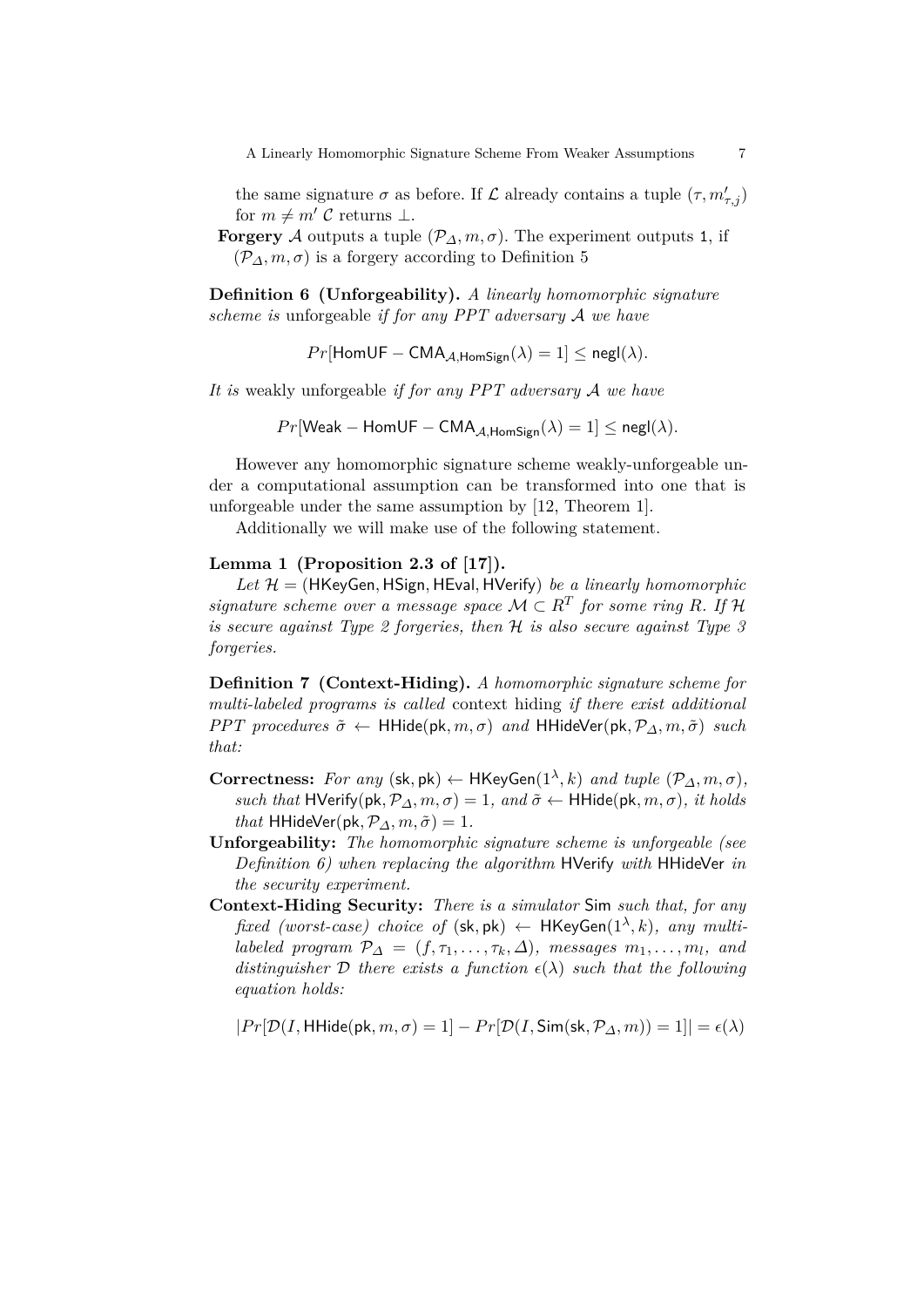*where*  $I = (\mathsf{sk}, \mathsf{pk}, \mathcal{P}_{\Delta}, \{m_i, \sigma_i\}_{i=1}^l, m, \sigma)$  *for*  $\sigma_i \leftarrow \mathsf{HSign}(\mathsf{sk}, \Delta, \tau_i, m_i)$ *,*  $m \leftarrow f(m_1, \ldots, m_k), \sigma \leftarrow \text{HEval}(\text{pk}, \mathcal{P}_\Delta, \sigma_1, \ldots, \sigma_k)$ *,and the probabilities are taken over the randomness of* HSign*,* HHide *and* Sim*. If*  $\epsilon(\lambda) \leq$  negl( $\lambda$ ) *we call the homomorphic signature scheme* statistically context-hiding, if  $\epsilon(\lambda) = 0$  *we call it* perfectly context hiding.

**Definition 8 (Efficient Verification).** *A homomorphic signature scheme for multi-labeled programs allows for* efficient verification*, if there exist two additional algorithms* (VerPrep*,* EffVer) *such that:*

- $VerPrep(\mathsf{pk}, \mathcal{P})$ : *Given a public key*  $\mathsf{pk}$  *and a labeled program*  $\mathcal{P} = (f, \tau_1, \tau_2)$  $\dots, \tau_k$ ), this algorithm generates a concise public key  $pk_{\mathcal{D}}$ . This does not *depend on a dataset identifier ∆.*
- $EffVer(\mathsf{pk}_{\mathcal{P}}, m, \sigma, \Delta)$ : *Given a concise public key*  $\mathsf{pk}_{\mathcal{P}}$ *, a message m, a signature*  $\sigma$  *and a dataset*  $\Delta$ *, it outputs* 1 *or* 0*.*
- *The above algorithms are required to satisfy the following two properties:*
- **Correctness:** Let  $(\mathsf{sk}, \mathsf{pk}) \leftarrow \mathsf{HKeyGen}(1^\lambda, k)$  be honestly generated keys *and*  $(\mathcal{P}, m, \sigma)$  *be a tuple such that for*  $\mathcal{P}_{\Delta} = (\mathcal{P}, \Delta)$  *we have*  $HVerify(pk, P<sub>A</sub>, m, \sigma) = 1.$

*Then for every*  $pk_{\mathcal{P}} \overset{\$}{\leftarrow}$  VerPrep( $pk, \mathcal{P}$ ), EffVer( $pk_{\mathcal{P}}$ ,  $m, \sigma, \Delta$ ) = 1 *holds except with negligible probability.*

**Amortized Efficiency:** Let  $P$  be a program,  $m_1, \ldots, m_k$ , be valid input *values and let*  $t(k)$  *be the time required to compute*  $\mathcal{P}(m_1, \ldots, m_k)$ *. Then for*  $pk_{\mathcal{P}} \overset{\$}{\leftarrow}$  VerPrep( $pk, \mathcal{P}$ ) *the time required to compute* EffVer( $pk_{\mathcal{P}}$ ,  $m$ ,  $\sigma$ ,  $\Delta$ ) *is*  $t' = o(t(k))$ *.* 

Note that efficiency here is used in an amortized sense. There is a function dependent preprocessing so that the cost of verification amortizes over multiple datasets.

### **2.1 Notation**

**Definition 9 (Asymmetric bilinear groups).** *An* asymmetric bilinear group *is a tuple*  $\mathsf{bgp} = (q, \mathbb{G}_1, \mathbb{G}_2, \mathbb{G}_T, g_1, g_2, e)$  *such that* (1)  $\mathbb{G}_1, \mathbb{G}_2$ *, and*  $\mathbb{G}_T$  *are cyclic groups of order q, (2) the* Discrete Logarithm Problem *is hard to be computed in*  $\mathbb{G}_1, \mathbb{G}_2$ *, and*  $\mathbb{G}_T$ *,* (3)  $e : \mathbb{G}_1 \times \mathbb{G}_2 \to \mathbb{G}_T$  *is bilinear, i.e.*  $e(g_1^a, g_2^b) = e(g_1, g_2)^{ab}$  *holds for all*  $g_1 \in \mathbb{G}_1, g_2 \in \mathbb{G}_2$ *, and*  $a, b \in \mathbb{Z}_q$ , (4) *e is non-degenerate, i.e.*  $e(g_1, g_2) \neq 1$ *, and (5) <i>e is efficiently computable. The function e is called* bilinear map *or* pairing*.*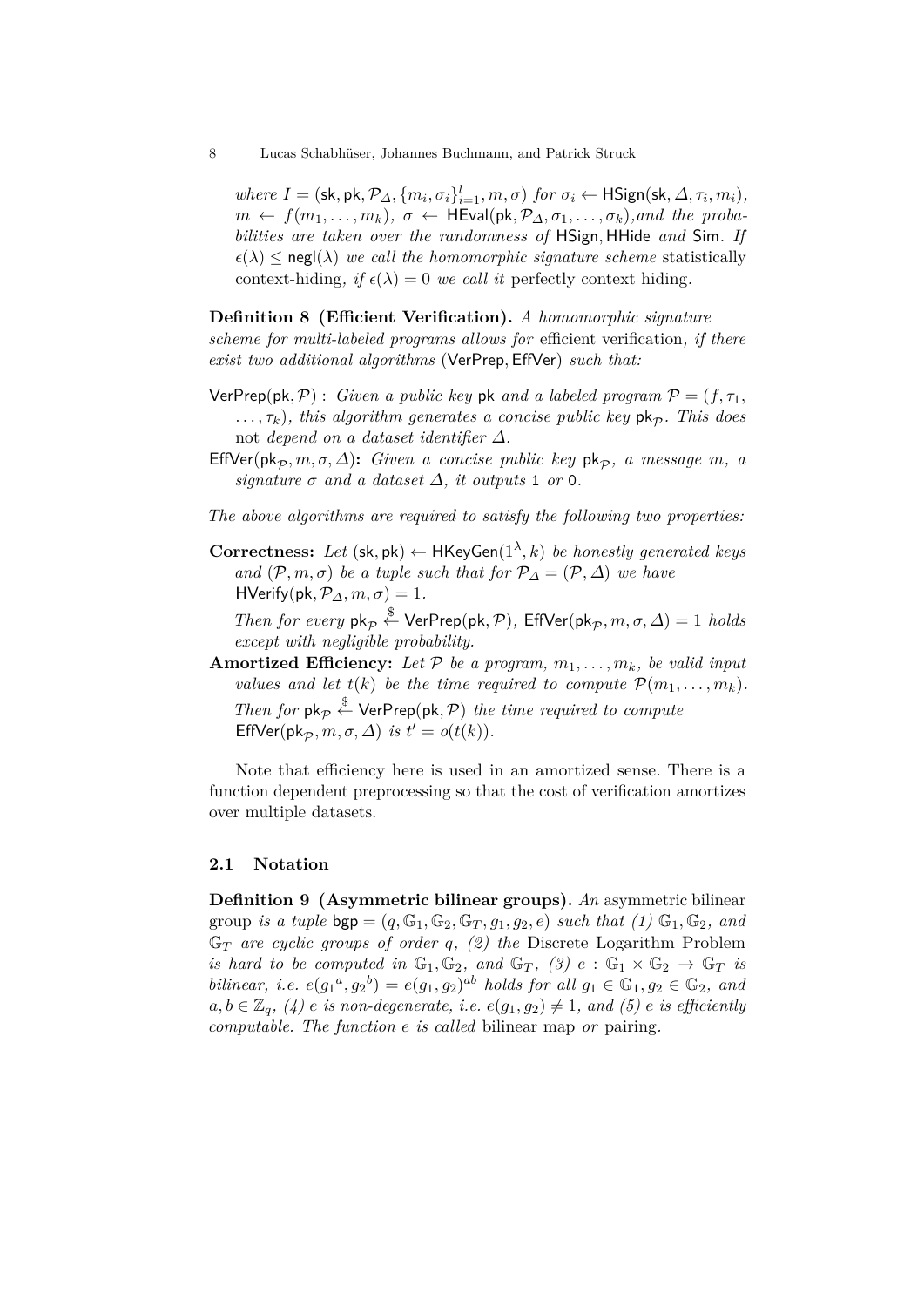During our constructions we will have multiple input messages *m<sup>i</sup>* where the messages are vectors. For reasons of clarity we will make the following convention:  $m_i$  will be used to identify a certain message, while  $m[j]$  will be used to denote the *j*-th entry of the message vector *m*. Thus  $m_i[j]$  is the *j*-th entry of the *i*-th message.

#### **2.2 Assumptions**

**Definition 10.** *(DL) Let* G *be a group of order q (not necessarily prime): We say the Discrete Logarithm assumption holds in* G*. if there exists no ppt adversary* A *that given*  $(g, g^a)$  *for a random generator*  $g \in \mathbb{G}$  *and random*  $a \in \mathbb{Z}_q$  *can output a with more than negligible probability.* 

Note that there exist different variations of Diffie-Hellman assumptions in bilinear groups (see for example [15]). We will use the following definition.

**Definition 11.** *(CDH in Bilinear Groups [15])*

Let  $\mathsf{bgp} = (q, \mathbb{G}_1, \mathbb{G}_2, \mathbb{G}_T, g_1, g_2, e)$  *be a description of a bilinear group. We say the Computational Diffie-Hellman assumption holds in* bgp*, if there exists no ppt adversary* A *that given* (bgp,  $g_1^a, g_2^b$ ) where  $a, b \stackrel{\$}{\leftarrow} \mathbb{Z}_q$ *can output*  $g_1^{ab}$  *with more than negligible probability.* 

**Definition 12.** *(DCRA) Let n be the product of two (safe) primes, i.e. n* = *pq. We say the Decisional composite residuosity assumption (DCRA) holds if there exists no ppt adversary* A *that can distinguish between an element drawn uniformly random from the set*  $\mathbb{Z}_{n^2}^*$  *and an element from the set*  $\{z^n | z \in \mathbb{Z}_{n^2}^*\}$ , that is the set of the *n*-th residues modulo  $n^2$ .

# **3 Construction**

In the following we will describe a linearly homomorphic signature scheme HSig = (HKeyGen*,* HSign*,* HEval*,* HVerify) based on CDH in bilinear groups. In this instantiation the input identifiers are simply the integers from 1 to *k*. Multi-labeled programs contain linear functions *f* given by their coefficients, i.e.  $f = (f_1, \ldots, f_k)$ .

HKeyGen( $1^{\lambda}$ , k, T): On input a security parameter  $\lambda$ , an integer k, and an integer *T*, the algorithm runs  $\mathcal{G}(1^{\lambda})$  to obtain a bilinear group bgp =  $(q, \mathbb{G}_1, \mathbb{G}_2, \mathbb{G}_T, g_1, g_2, e)$ , and samples  $k+T$  elements  $R_1, \ldots, R_k, h_1, \ldots$ ,  $h_T \leftarrow \mathbb{G}_1$ . Additionally it generates a key pair  $(\mathsf{sk}', \mathsf{pk}') \leftarrow \mathsf{KeyGen}'(1^\lambda)$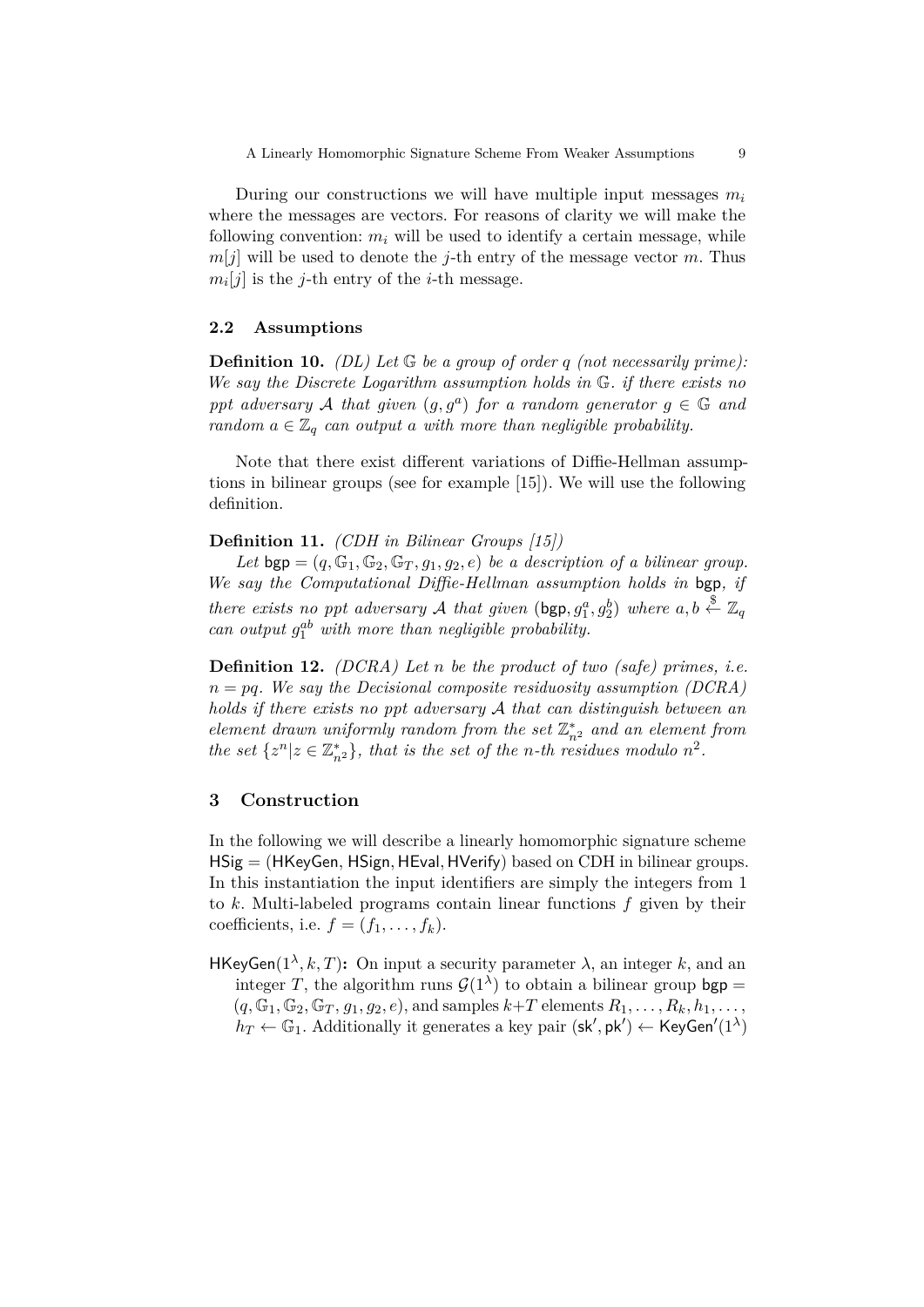of a regular signature scheme and a key  $K \stackrel{\$}{\leftarrow} \mathcal{K}$  for a pseudorandom function PRF :  $K \times \{0,1\}^* \to \mathbb{Z}_q$ . It returns the key pair (sk, pk) with  $\mathsf{sk} = (\mathsf{sk}', K) \text{ and } \mathsf{pk} = (\mathsf{pk}', \mathsf{bgp}, \{h_j\}_{j=1}^T, \{R_i\}_{i=1}^k).$ 

- HSign(sk*, ∆, i, m*)**:** On input a secret key sk, a dataset identifier *∆*, an input identifier  $i \in [k]$ , and a message  $m \in \mathbb{Z}_q^T$ , the algorithm generates the parameters for the dataset identified by  $\Delta$ , by running  $z \leftarrow \text{PRF}_K(\Delta)$  and computing  $Z = g_2^z$ . It binds Z to the dataset identifier *∆* by using the regular signature scheme, i.e. it sets  $\sigma_A \leftarrow$  Sign'(sk', Z| $\Delta$ ). Then, it computes  $\Lambda \leftarrow (R_i \cdot \prod_{j=1}^T h_j^{-m[j]}$  $\binom{-m|j|}{j}$ <sup>2</sup> and returns the signature  $\sigma = (\sigma_{\Delta}, Z, \Lambda)$ .
- HEval(pk,  $\mathcal{P}_{\Delta}$ , $\sigma$ ): On input a public key pk, a multi-labeled program  $\mathcal{P}_{\Delta}$ containing a linear function *f*, and signatures  $\boldsymbol{\sigma} = (\sigma_1, \ldots, \sigma_k)$ , where  $\sigma_i = (\sigma_{\Delta,i}, Z_i, \Lambda_i)$ , the algorithm checks if the signatures share the same public values, i.e. if  $\sigma_{\Delta,1} = \sigma_{\Delta,i}$  and  $Z_1 = Z_i$  for all  $i = 2, \ldots, k$ , and the signature for each set of public values is correct and matches the dataset identifier  $\Delta$ , i.e.  $Verify'(pk', Z_i | \Delta, \sigma_{\Delta, i}) = 1$  for any  $i = 1, \ldots, k$ . If that is not the case the algorithm rejects the signature, otherwise, it proceeds as follows. It computes  $m = \sum_{i=1}^{k} f_i m_i$  and  $A = \prod_{i=1}^{k} A_i^{f_i}$ , and returns the signature  $\sigma = (Z_1, \sigma_{\Delta,1}, \Lambda)$ .
- HVerify(pk,  $\mathcal{P}_{\Delta}$ ,  $m, \sigma$ ): On input a public key pk, a message  $m$ , a signature  $\sigma = (\sigma_{\Delta}, Z, \Lambda)$ , and a multi-labeled program containing a linear function *f*, the algorithm returns 1, if  $Verify'(pk', Z|\Delta, \sigma_{\Delta}) = 1$  and  $e\left(R \cdot \prod_{j=1}^{T} h_j^{-m[j]}\right)$  $\binom{-m[j]}{j}$ ,  $Z$  =  $e(A, g_2)$ , where  $R \leftarrow \prod_{i=1}^{k} R_i^{f_i}$ . Otherwise, it returns 0.

**Theorem 1.** HSig *is a correct linearly homomorphic signature scheme according to Definiton 2.*

*Proof.* Throughout this proof, let  $(\mathsf{sk}, \mathsf{pk}) \leftarrow \mathsf{HKeyGen}(1^\lambda, k, T)$  be an honestly generated key pair with  $sk = (sk', K)$  and  $pk = (pk', bgp, \{h_j\}_{j=1}^T$ ,  $\{R_i\}_{i=1}^k$ .

**Condition 1:** Let  $\Delta$  be a dataset identifier,  $i \in [k]$  be an input identifier,  $m \in \mathbb{Z}_q^T$  be a message, and  $\sigma = (\sigma_{\Delta}, Z, \Lambda) \leftarrow \mathsf{HSign}(\mathsf{sk}, \Delta, i, m)$ be the signature of *m*. Furthermore, let  $\mathcal{I}_{(\Delta,i)}$  be the identity function for the *i*-th input under the tag *∆*. By construction it holds that  $\text{Verify}'(\text{pk}', Z | \Delta, \sigma_{\Delta}) = 1 \text{ and } R = \prod_{i=1}^{k} R_i^{f_i} = R_i^1 = R_i, \text{ which yields}$  $e\left(R_i\cdot \prod_{j=1}^T h_j^{-m[j]}\right)$  $\left[ e^{ -m[j] } , Z \right] \,\, = \,\, e\left( R_i \cdot \textstyle\prod_{j=1}^{T} h_j^{-m[j]} \right)$  $\left( \begin{array}{c} -m[j], g_2^z \end{array} \right)^{\rm '}= \; e\left(R_ih_1^{-m}, g_2\right)^z \;=\;$  $e\left((R_i\cdot \prod_{j=1}^T h_j^{-m[j]}\right)$  $\left(\frac{1}{j}m[j]\right)^{z}, g_{1}$  = *e* (*Λ, g*<sub>2</sub>). Thus, we have  $\mathsf{HVerify}(\mathsf{pk},\mathcal{I}_{(\varDelta,i)},m,\sigma) = \mathsf{HVerify}(\mathsf{pk},\mathcal{I}_{(\varDelta,i)},m,\mathsf{HSign}(\mathsf{sk},\varDelta,i,m)) = 1.$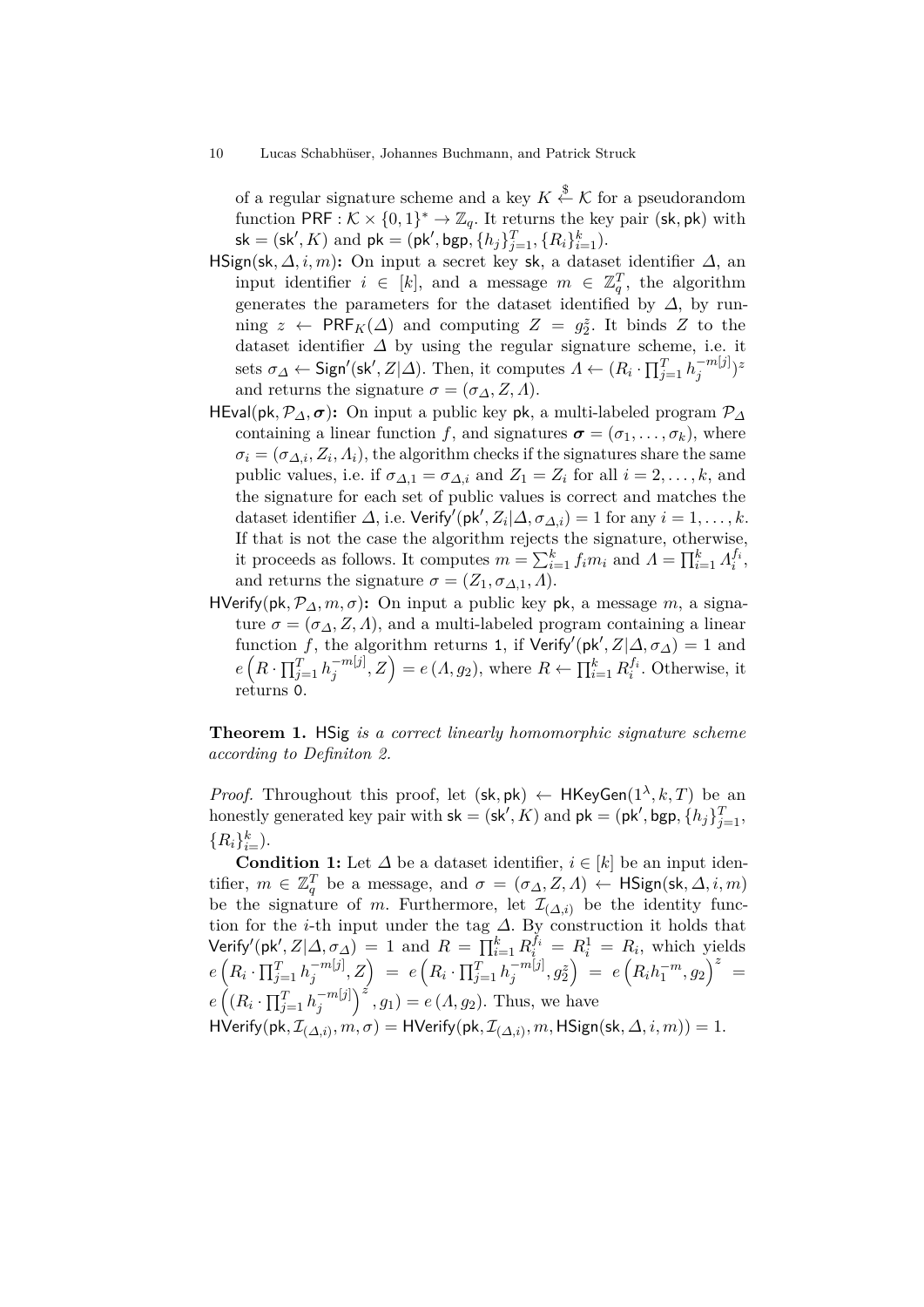**Condition 2:** Let  $\Delta$  be a dataset identifier,  $m_i \in \mathbb{Z}_q^T$  for  $i \in [k]$  be messages,  $\mathcal{P}_{\Delta} = ((f_1, \ldots, f_k), 1, \ldots, k, \Delta)$ , and  $\sigma_i \leftarrow \text{HSign}(\text{sk}, \Delta, i, m_i)$ , with  $\sigma_i = (\sigma_{\Delta,i}, Z_i, \Lambda_i)$ , be a signature of  $m_i$ . Furthermore, let  $\sigma =$  $(\sigma_{\Delta}, Z, \Lambda) \leftarrow$  HEval(pk,  $\mathcal{P}_{\Delta}, \sigma$ ) be the signature obtained by evaluating *f* over the signatures in the dataset identified by *∆*.

By construction we have  $Z = Z_1$  and  $\sigma_{\Delta,i} = \sigma_{\Delta,1}$ , hence we have Verify'( $pk'$ ,  $Z|\Delta, \sigma_{\Delta}$ ) = 1. To prove the correctness it remains to show that  $e\left(R\cdot \prod_{j=1}^T h_j^{-m[j]}\right)$  $\binom{-m[j]}{j}, Z$  = *e* (*Λ, g*<sub>2</sub>), where *R* =  $\prod_{i=1}^{k} R_i^{f_i}$ . It holds that

$$
e\left(R \cdot \prod_{j=1}^{T} h_j^{-m[j]}, Z\right) = e\left(\prod_{i=1}^{k} R_i^{f_i} \cdot \prod_{j=1}^{T} h_j^{-\sum_{i=1}^{k} f_i m_i[j]}, g_2^z\right)
$$
  
\n
$$
= e\left(\prod_{i=1}^{k} R_i^{f_i} \cdot \prod_{i=1}^{k} (\prod_{j=1}^{T} h_j^{-m_i[j]})^{f_i}, g_2\right)^z = e\left(\prod_{i=1}^{k} (R_i \cdot \prod_{j=1}^{T} h_j^{-m_i[j]})^{f_i}, g_2\right)^z
$$
  
\n
$$
= e\left(\prod_{i=1}^{k} ((R_i \cdot \prod_{j=1}^{T} h_j^{-m_i[j]})^z)^{f_i}, g_2\right) = e\left(\prod_{i=1}^{k} A_i^{f_i}, g_2\right) = e(A, g_2)
$$

hence HVerify(pk,  $\mathcal{P}_{\Delta}$ ,  $f(m_1, \ldots, m_k)$ , HEval(pk,  $\mathcal{P}_{\Delta}$ ,  $\sigma$ )) = 1.

**Theorem 2.** If Sig' is an unforgeable signature scheme, PRF is a pseu*dorandom function, and the CDH assumption (see Definition 11) holds in* bgp*, then the signature scheme describe above is a weakly-unforgeable homomorphic signature scheme for linear functions.*

*Proof.* To prove this Theorem we define a series of games with the adversary  $A$  and we will show that the adversary  $A$  wins, i.e. the game outputs 1, only with negligible probability. Following the notation of [10] we will write  $G_i(\mathcal{A})$  to denote that a run of game *i* with adversary  $\mathcal{A}$  returns 1. We will make use of flag values  $\mathsf{bad}_i$  initially set to false. If at the end of the game any of these flags is set to true, the game simply outputs 0. Let  $Bad<sub>i</sub>$  denote the event that  $bad<sub>i</sub>$  is set to true during a game.

- **Game 1:** This is the experiment Weak HomUF CMA<sub>A,HomSign</sub> (see Definition 6) where  $A$  only outputs Type-1 or Type-2 forgeries.
- **Game 2:** This game is defined as Game 1 apart from the fact that whenever A outputs a forgery  $(\mathcal{P}_{\Delta}, m^*, \sigma^*)$ , where  $\sigma^* = (\sigma^*_{\Delta}, Z^*, \Lambda^*)$ such that  $Z^*$  was not generated by the challenger, then Game  $2$  sets  $bad_2 \leftarrow true$ .
- **Game 3:** This game is the same as Game 2, except that the pseudorandom function of the scheme is replaced with a true random function  $\Phi: \{0,1\}^* \to \mathbb{Z}_q.$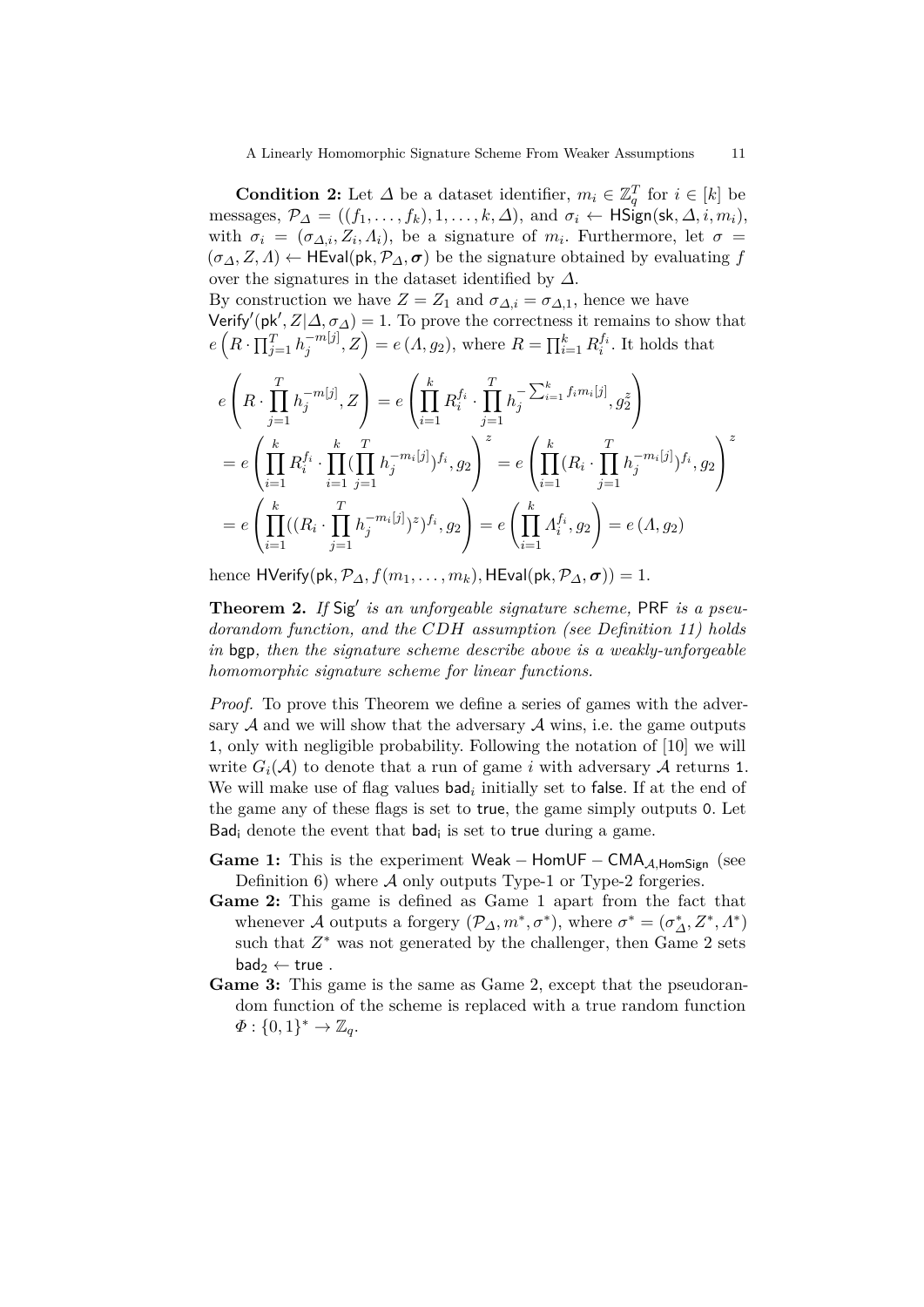Game 4: This game is the same as Game 3, except for an additional check. When given a forgery  $(\mathcal{P}^*_{\Delta^*}, m^*, \sigma^*)$  where  $\mathcal{P}^*_{\Delta^*} = ((f^*, 1, \ldots, k), \Delta^*)$ the simulator computes  $m \leftarrow f^*(m_{1,\Delta}, \ldots, m_{k,\Delta})$ . It checks whether  $\prod_{j=1}^{T} h_j^{m[j]} = \prod_{j=1}^{T} h_j^{m^*[j]}$  $j^{m}$   $j^{m}$  holds. If it does it sets bad $4 =$  true.

We will first show that these games are computationally indistinguishable under our assumptions and then proceed by showing how to construct a simulator S which uses an efficient adversary  $A$  against the signature scheme to solve the *CDH* problem.

Games 1 and 2 are only different if  $Bad<sub>2</sub>$  occurs. By constructions this means that  ${\mathcal A}$  produced a forgery containing a valid signature  $\sigma^*_{\mathcal A}$ on (*∆*<sup>∗</sup> |*Z* ∗ ) even though no signature has ever been queried for datatset  $Δ<sup>*</sup>$ . This means that the adversary *A* can be used to obtain an existential forgery for the signature scheme Sig'.

If PRF is a pseudorandom function then Game 2 is computationally indistinguishable from Game 3.

We obviously have  $|Pr[G_3(\mathcal{A})] - Pr[G_4(\mathcal{A})]| \leq Pr[\mathsf{Bad}_4].$ 

In Lemma 3 in the Appendix we show how an adversary  $A$ , such that  $Pr[Bad_4]$  is non negligible, can be used to break the DL assumption. Afterwards in Lemma 2 we show how a simulator can use an adversary winning Game 4 to break the CDH assumption.

**Theorem 3.** *The homomorphic signature scheme* HSig *is succinct.*

*Proof.* The signature size is independent of the size k of the datasets.

**Theorem 4.** *The homomorphic signature scheme* HSig *allows for efficient verification.*

*Proof.* We describe the two algorithms (VerPrep*,* EffVer).

VerPrep(pk, P) : It parses  $P = ((f_1, \ldots, f_k), 1, \ldots, k)$  and takes the  $R_i$ for  $i \in [k]$  contained in the public key. It computes  $R_{\mathcal{P}} \leftarrow \prod_{i=1}^{k} R_i^{f_i}$ <br>and outputs  $\mathsf{pk}_{\mathcal{P}} = (\mathsf{pk}', \mathsf{bgp}, \{h_j\}_{j=1}^T, R_{\mathcal{P}})$  where  $\mathsf{pk}', \mathsf{bgp}, \{h_j\}_{j=1}^T$  are taken from pk.

EffVer( $pk_{\mathcal{P}}, m, \sigma, \Delta$ ): This algorithm does the same as HVerify only the value *R* has been precomputed as  $R_p$ .

Obviously this satisfies correctness and the running time of EffVer is now independent of  $k$  and therefore the runtime complexity of  $P$ . Thus our construction is constant time (in an amortized sense).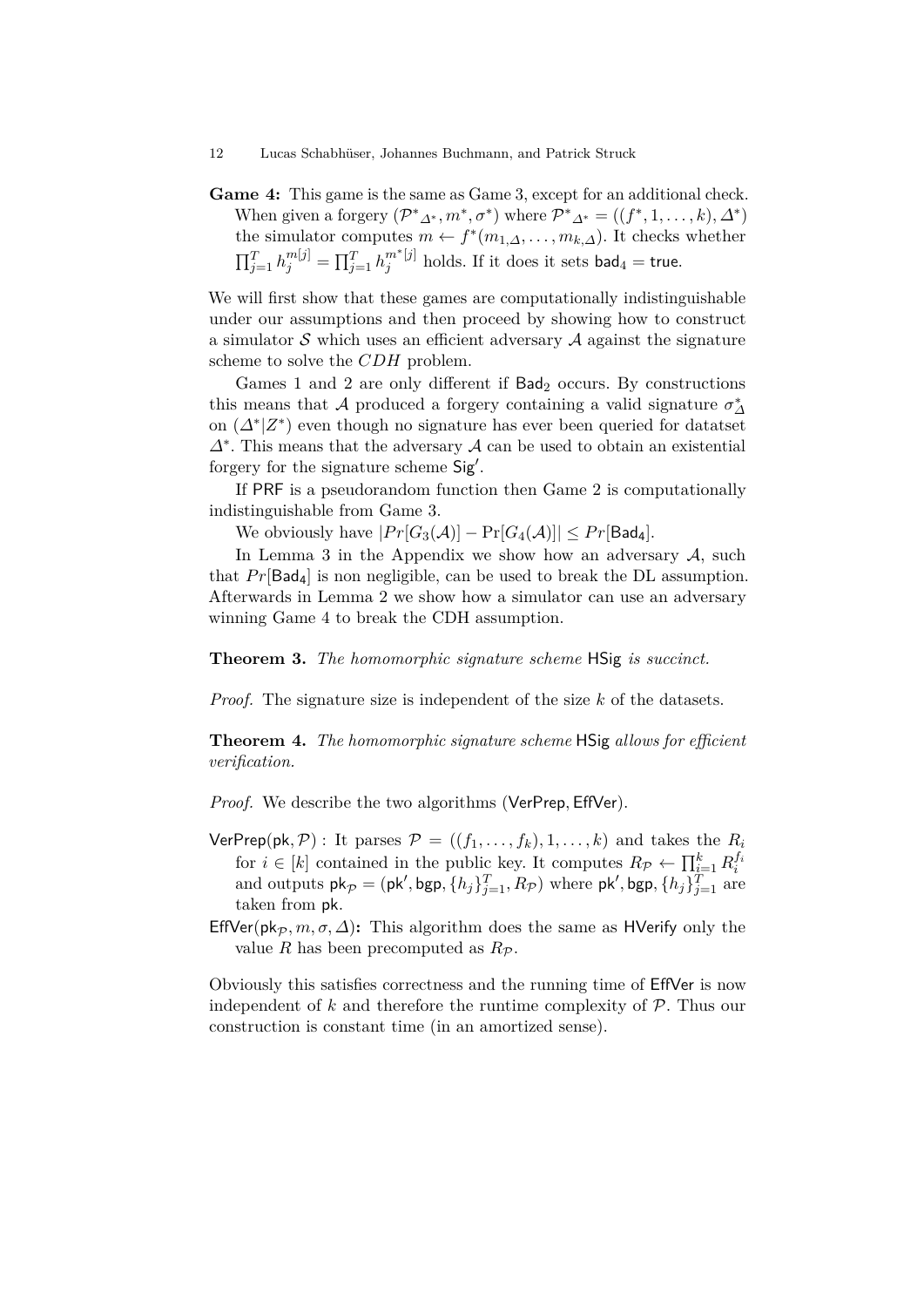**Theorem 5.** *The linearly homomorphic signature scheme* HSig *is perfectly context hiding according to Definition*  $\gamma$  *if* Sig<sup>'</sup> *is a deterministic signature scheme.*

For the proof we refer to the appendix (see Theorem 7).

# **4 Linearly Homomorphic Authenticated Encryption**

We will give the formal definitions for Linearly Homomorphic Authenticated Encryption with Public Verifiability.

**Definition 13.** *(LAEPuV [14]). A LAEPuV scheme is a tuple of five ppt algorithms* (AKeyGen*,* AEncrypt*,* AEval*,* AVerify*,* ADecrypt) *such that:*

- $\mathsf{AKeyGen}(1^\lambda, k)$ : It takes a security parameter  $\lambda$  and the maximum number *k of encrypted messages in each dataset as input. It returns a key pair* (sk*,* pk)*, where* sk *is the secret key for encrypting and signing and* pk *is the public key used for verification and evaluation. The message space* M*, the cipher space* C *and dataset identifier space* D *are implicitly defined by the public key* pk*.*
- AEncrypt(sk,  $\Delta$ ,  $\tau$ ,  $m$ ): *The input is a secret key* sk, a *dataset identifier*  $\Delta$ , *an input identifier*  $\tau$ *, and a message m. The output is a cipher c.*
- $\mathsf{AEval}(\mathsf{pk}, \mathcal{P}_{\Delta}, \{c_i\}_{i=1}^k)$ : The input is a public key  $\mathsf{pk}, a$  multi-labeled pro*gram*  $\mathcal{P}_{\Delta}$ *, and a set of k ciphers*  $\{c_i\}_{i=1...k}$ *. The output is a cipher c.*
- AVerify(pk*,*P*∆, c*)**:** *The input is a public key* pk*, a multi-labeled program* P*<sup>∆</sup> containing a linear function f, and a cipher c. The output is either* 1*, i.e. the cipher is valid, or* 0*, i.e. the cipher is invalid.*
- ADecrypt(sk*,*P*∆, c*)**:** *It gets a secret key* sk*, a multi-labeled program* P*∆, and a cipher c as input and outputs a message m if c is valid and*  $\perp$ *if c is invalid, respectively.*

#### **Definition 14 (Correctness).**

*Let* LAE = (AKeyGen*,* AEncrypt*,* AEval*,* AVerify*,* ADecrypt) *be a LAEPuV scheme. We say* LAE *is* correct *if the following two conditions all hold.*

*1. For any key pair*  $(\mathsf{sk}, \mathsf{pk}) \leftarrow \mathsf{AKeyGen}(1^\lambda, k)$  *and any cipher*  $c \in \mathcal{C}$  *we have*

AVerify(pk,  $\mathcal{P}_{\Delta}$ , *c*) = 1  $\Leftrightarrow \exists m \in \mathcal{M} : \text{ADecrypt}(\textsf{sk}, \mathcal{P}_{\Delta}, c) = m.$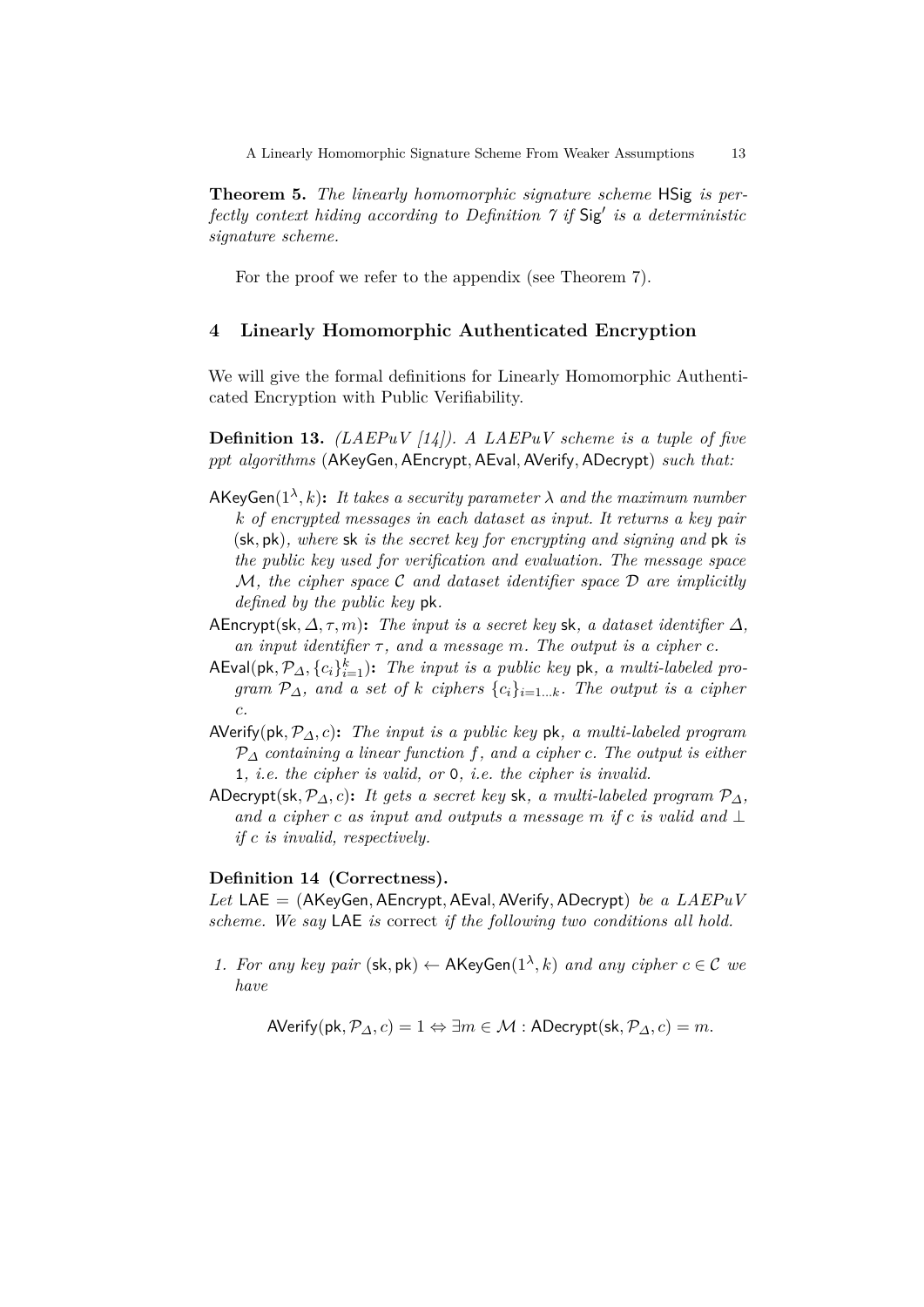- 14 Lucas Schabhüser, Johannes Buchmann, and Patrick Struck
- *2. Let*  $(\mathsf{sk}, \mathsf{pk})$  ← AKeyGen $(1^{\lambda}, k)$  *be a key pair*,  $\Delta \in \{0, 1\}^*$  *be any dataset identifier,*  $m_1, \ldots, m_k \in \mathcal{M}$  *be a tuple of messages, and let*  $c_i \leftarrow$  AEncrypt(sk,  $\Delta, \tau_i, m_i$ )*. For any admissible multi-labeled program*  $\mathcal{P}_{\Delta} = ((f_1, \ldots, f_k), \tau_1, \ldots, \tau_k, \Delta)$  *it holds that*

 $\mathsf{ADecrypt}(\mathsf{sk}, \mathcal{P}_\mathit{\Delta}, \mathsf{AEval}(\mathsf{pk}, \mathcal{P}_\mathit{\Delta}, \{c_i\}_{i=1}^k)) = f(m_1, \ldots, m_k).$ 

*Note that in particular, if we have*  $\mathcal{P}_{\Delta} = \mathcal{I}_{(\Delta, \tau_i)}$  *the identity program, then*  $\text{ADecrypt}(\textsf{sk}, \mathcal{I}_{(\Delta,\tau)}, c_i) = m_i \text{ holds.}$ 

We will give a security definition for a LAEPuV scheme in the Appendix (Definition15).

We will now show how our linearly homomorphic signature scheme can be used to instantiate such a LAEPuV scheme LAE = (AKeyGen*,* AEncrypt*,* AEval*,* AVerify*,* ADecrypt) when using bilinear groups of *composite order*. In [7] it is shown how to construct even asymmetric bilinear groups of composite order  $n = pq$ . Note that previous instantiations of LAEPuV schemes can only sign messages in  $\mathbb{Z}_n$ , i.e. vectors of length 1, while we show the first use of LAEPuV for vectors of *polynomial length*. Note again, that in this case the input identifiers are integers  $i \in [k]$ .

- AKeyGen( $1^{\lambda}$ , k, T): On input a security parameter  $\lambda$ , an integer k, and an integer  $T$ , it chooses two (safe) primes  $p, q$  and computes the modulus  $n \leftarrow p \cdot q$ . It runs  $\mathcal{G}(1^{\lambda})$  to obtain a bilinear group bgp =  $(n, \mathbb{G}_1, \mathbb{G}_2, \mathbb{G}_t, g_1, g_2, e)$  of composite order and samples  $k + T$  elements  $R_1, \ldots, R_k, h_1, \ldots h_T \leftarrow \mathbb{G}_1$  uniformly at random. Additionally, the algorithm generates a key pair  $(\mathsf{sk}', \mathsf{pk}') \leftarrow \mathsf{KeyGen}'(1^{\lambda})$  of a regular signature scheme and a key  $K \stackrel{\$}{\leftarrow} \mathcal{K}$  for the pseudorandom function **PRF.** Furthermore it chooses an element  $g \in \mathbb{Z}_{n^2}^*$  of order *n* as well as a hash function  $H: \{0,1\}^* \to \mathbb{Z}_{n^2}^*$ . It returns the key pair (sk, pk) with  $sk = (sk', K, p, q)$  and  $pk = (bgp, H, pk', g, \{h_j\}_{j=1}^T, \{R_i\}_{i=1}^k)$ .
- AEncrypt(sk*, ∆, i, m*)**:** On input a secret key sk, a dataset identifier *∆*, an input identifier  $i \in [k]$ , and a message  $m \in \mathbb{Z}_n^T$ , it chooses  $\beta_j$ uniformly at random from  $\mathbb{Z}_{n^2}^*$  for  $j \in [T]$ . It computes the cipher  $C[j] \leftarrow g^{m[j]} \cdot \beta[j]^n \mod n^2$ , computes  $S[j] \leftarrow H(\Delta[i]j)$  and computes  $(a[j], b[j]) \in \mathbb{Z}_n \times \mathbb{Z}_n^*$  such that  $g^{a[j]} \cdot b[j]^n = C[j]S[j] \mod n^2$  using the factorization of *n* (see [21] for a detailed description). It generates the parameters for the dataset identified by  $\Delta$ , by running  $z \leftarrow \text{PRF}_K(\Delta)$ and computing  $Z = g_2^z$ . It binds  $Z$  to the dataset identifier  $\Delta$  by using the regular signature scheme, i.e. it sets  $\sigma_{\Delta} \stackrel{\$}{\leftarrow}$  Sign'(sk', Z| $\Delta$ ). Then, it computes  $\Lambda \leftarrow (R_i \cdot \prod_{j=1}^T h_j^{-a[j]}$  $\int_{j}^{-a[j]}$ <sup>2</sup> and returns the the cipher  $c = (C, a, b, \sigma_\Delta, Z, \Lambda).$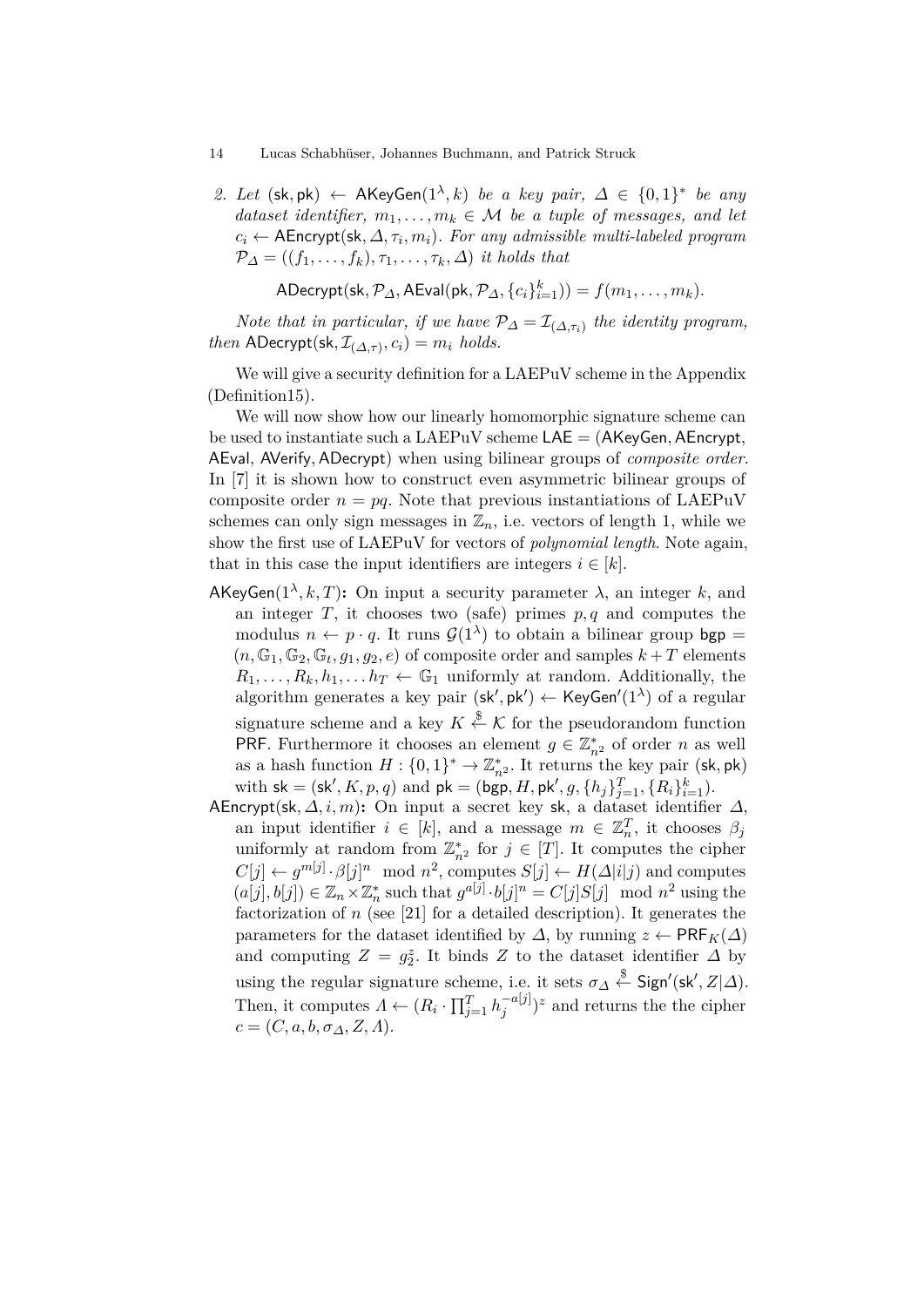$\mathsf{AEval}(\mathsf{pk}, \mathcal{P}_\Delta, \{c_i\}_{i=1}^k)$ : On input a public key  $\mathsf{pk}, \text{a multi-labeled program}$  $\mathcal{P}_{\Delta}$ , and a set of cipers  $c_i$ , it parses  $\mathcal{P}_{\Delta} = ((f_1, \ldots, f_k), 1, \ldots, k, \Delta)$ and  $c_i = (C_i, a_i, b_i, \sigma_{\Delta,i}, Z_i, \Lambda_i)$ . If  $Z_i \neq Z_1$  for any  $i \in [k]$ , it aborts. Otherwise, it sets

$$
C \leftarrow \prod_{i=1}^{k} C_i^{f_i} \mod n^2 \qquad a \leftarrow \sum_{i=1}^{k} f_i a_i \mod n
$$
  

$$
b[j] \leftarrow \prod_{i=1}^{k} b_i [j]^{f_i} \mod n^2, \text{ for } j \in [T] \qquad A \leftarrow \prod_{i=1}^{k} A_i^{f_i} \mod n
$$

It returns the cipher  $c = (C, a, b, \sigma_{\Delta,1}, Z_1, \Lambda)$ .

AVerify(pk*,*P*∆, c*)**:** On input a public key pk, a multi-labeled program  $\mathcal{P}_{\Delta}$ , and a cipher *c*, it parses  $\mathcal{P}_{\Delta} = ((f_1, ..., f_k), \tau_1, ..., \tau_k, \Delta)$  and  $c = (C, a, b, \sigma_A, Z, \Lambda)$ . The algorithm checks whether the following equations hold:

 $\mathsf{Verify}'(\mathsf{pk}', Z | \Delta, \sigma_\Delta) = 1, \, e\left(R \cdot \prod_{j=1}^T h_j^{-a[j]}\right)$  $g_j^{-a[j]}, Z$  = *e* (*Λ, g*<sub>2</sub>), and  $g^{a[j]}$ .  $b[j]$ <sup>*n*</sup> =  $C[j]$   $\prod_{i=1}^{k}$  *H*( $\Delta[i|j)$ <sup>*f<sub>i</sub>*</sup> mod *n*<sup>2</sup>. If all checks are satisfied, it returns 1. Otherwise, it returns 0.

ADecrypt(sk,  $\mathcal{P}_{\Delta}$ *, c*): Returns ⊥ if AVerify(pk,  $\mathcal{P}_{\Delta}$ *, c*) = 0. Otherwise, compute  $(m, \beta)$  such that  $g^{m[j]} \beta[j]^n = C[j] \mod n^2$  and return *m*.

We will formally show the correctness of LAE in Theorem 8 in the Appendix.

**Theorem 6.** *([14]). In the random oracle model, if the DCR Assumption (see Definition 12)and the CDH Assumption (see Definition 11) hold and H is a random oracle the LAEPuV scheme* LAE *is a LH-IND-CCA secure (see Definition 15) LAEPuV scheme.*

*Proof.* This is a direct corollary of [14, Theorem 1] and Theorem 2.

## **5 Conclusion**

We provide a new linearly homomorphic signature scheme directly based on the CDH assumption, without using a chameleon hash function thereby solving the problem introduced in [17]. Additionally we provide the first LAEPuV scheme that supports vectors as inputs and hereby give an alternative to the instantiation provided in [23]. Our construction achieves two additional properties, that are constant time verification and context hiding. It would be interesting to see if the security of homomorphic schemes supporting a larger class of computations can also be based on such well studied assumptions.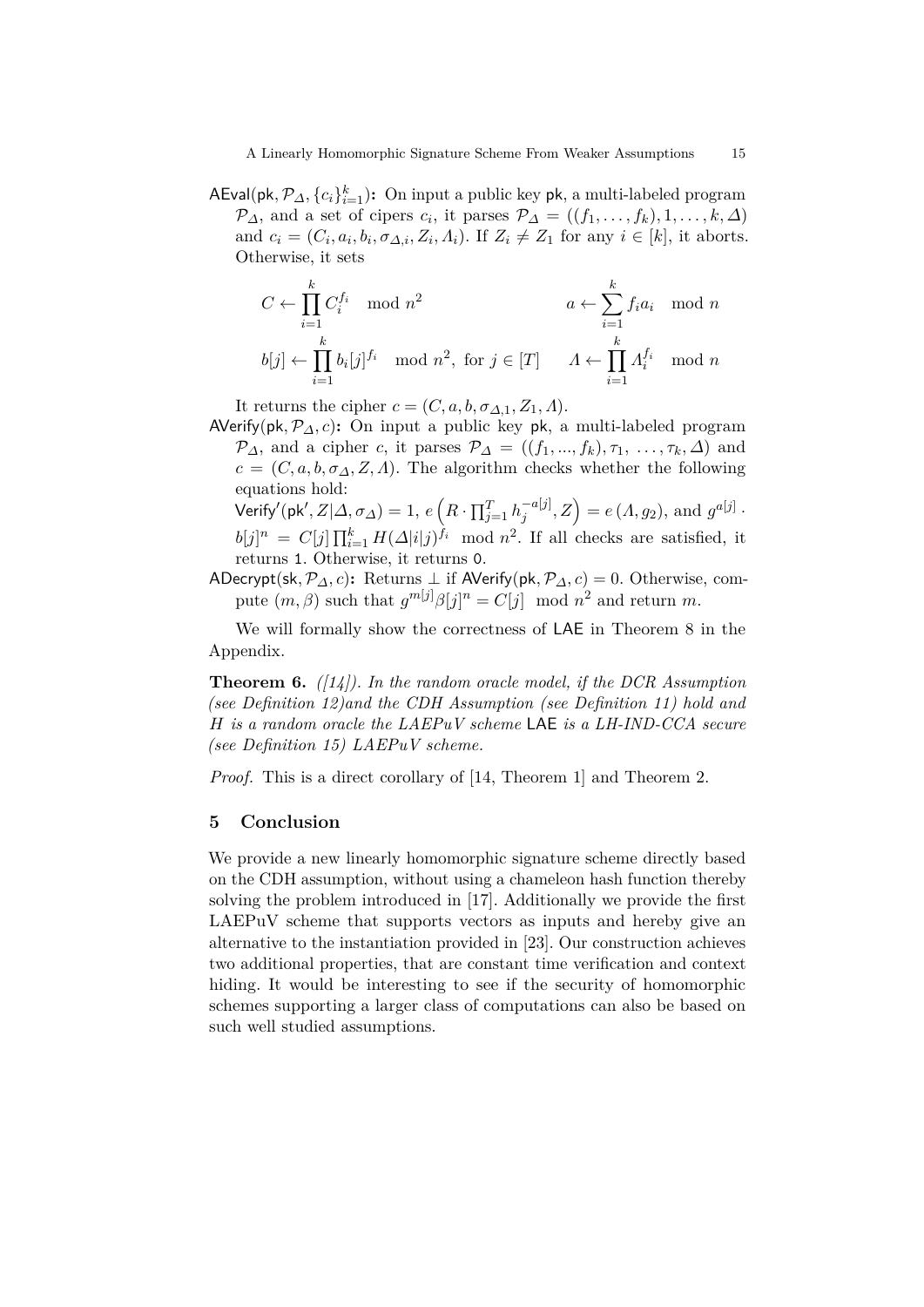## **A Appendix: Postponed Proofs**

**Lemma 2.** *An efficient adversary* A *winning Game 4 in Theorem 2, can be used to break the CDH assumption.*

*Proof.* We will now show how to construct a simulator  $S$  which uses an efficient adversary A against Game 4 to solve the *CDH* problem. Let  $\mathsf{bgp} = (q, \mathbb{G}_1, \mathbb{G}_2, \mathbb{G}_T, g_1, g_2, e) \leftarrow \mathcal{G}(1^{\lambda})$  be a bilinear group of order q. The simulator S is given  $g_1, g_1^a, g_2^b$ , where  $a, b \stackrel{\$}{\leftarrow} \mathbb{Z}_q$ , and intends to compute  $g_1^{ab}$ .

**Initialization:** Let *Q* be the number of datasets in which the adversary makes signature queries. The adversary gives the simulator all messages  ${m_{(i,l)}}_{i=1}^k$ , for  $l \in [Q]$  on which he makes signature queries.

**Setup:** The simulator runs the key generation algorithm of the regular signature scheme to obtain a key pair  $(\mathsf{sk}', \mathsf{pk}') \leftarrow \mathsf{KeyGen}'(1^{\lambda})$  and samples a key  $K \stackrel{\$}{\leftarrow} \mathcal{K}$  for the pseudorandom function PRF. The simulator guesses the dataset in which the adversary produces a forgery, in the following identified by the dataset identifier  $\Delta$ . Then, it chooses  $r_i \stackrel{\$}{\leftarrow} \mathbb{Z}_q$  for  $i \in [k]$ as well as  $s_j \stackrel{\$}{\leftarrow} \mathbb{Z}_q$  for  $j \in [T]$ . It sets  $R_i \leftarrow g_1^{r_i} \cdot g_1^a \sum_{j=1}^T m_{(i,\Delta)}[j]$  $\sum_{j=1}^{\infty} \frac{\sum_{j=1}^{\infty} \cdots (i,\Delta)^{|\mathcal{Y}|}}{n}$ , sets  $h_j = (g_1^a)^{s_j}$ , and sends the public key  $pk = (pk', g_1, \{R_i\}_{i=1}^k, \{h_j\}_{j=1}^T)$  to the adversary. Note that since the  $s_i$  and  $r_i$  are chosen uniformly at random this is perfectly indistinguishable from an honest setup.

**Query:** While the adversary queries signatures for messages, we distinguish between the following two cases.

- $-$  Case I: The adversary queries signatures for the dataset  $\Delta$ <sup>*l*</sup> ≠  $\Delta$ .
- **–** Case II: The adversary queries signatures for the dataset *∆<sup>l</sup>* = *∆*.

**Case I:** In this case, the simulator answers the signing queries by the adversary with honestly generated signatures. More precisely, let  $m_1, \ldots, m_k$  be the messages and  $\Delta_l$  be the dataset identifier. The simulator computes  $z \leftarrow \text{PRF}_K(\Delta_l)$ , sets  $Z = g_2^z$ , and  $\sigma_{\Delta} \leftarrow \text{Sign}'(\textsf{sk}', \Delta_l | Z)$ . Then, for any  $i \in [k]$ , it computes  $\Lambda_i \leftarrow (R_i \cdot \prod_{j=1}^T h_j^{-m_i[j]}$  $\binom{-m_i|j|}{j}^z$  and returns the set of signatures  $\boldsymbol{\sigma} = \{(\sigma_{\Delta_l}, Z, \Lambda_i)\}_{i=1}^k$ . The validity of the signatures can be easily verified.

**Case II:** In this case the adversary A queries signatures in the dataset the simulator expects A to produce a forgery in. It chooses  $u \leftarrow \mathbb{Z}_q$ uniformly at random and sets  $Z = (g_2^b)^u$ . Let  $m_1, \ldots, m_k$  be the messages and  $\Delta$  be the dataset identifier. The simulator sets  $\sigma_{\Delta} \leftarrow$  Sign'(sk', Z| $\Delta$ ). Then, for  $i = \in [k]$ , the simulator computes  $\Lambda_i \leftarrow (g_2^b)^{ur_i}$  and returns the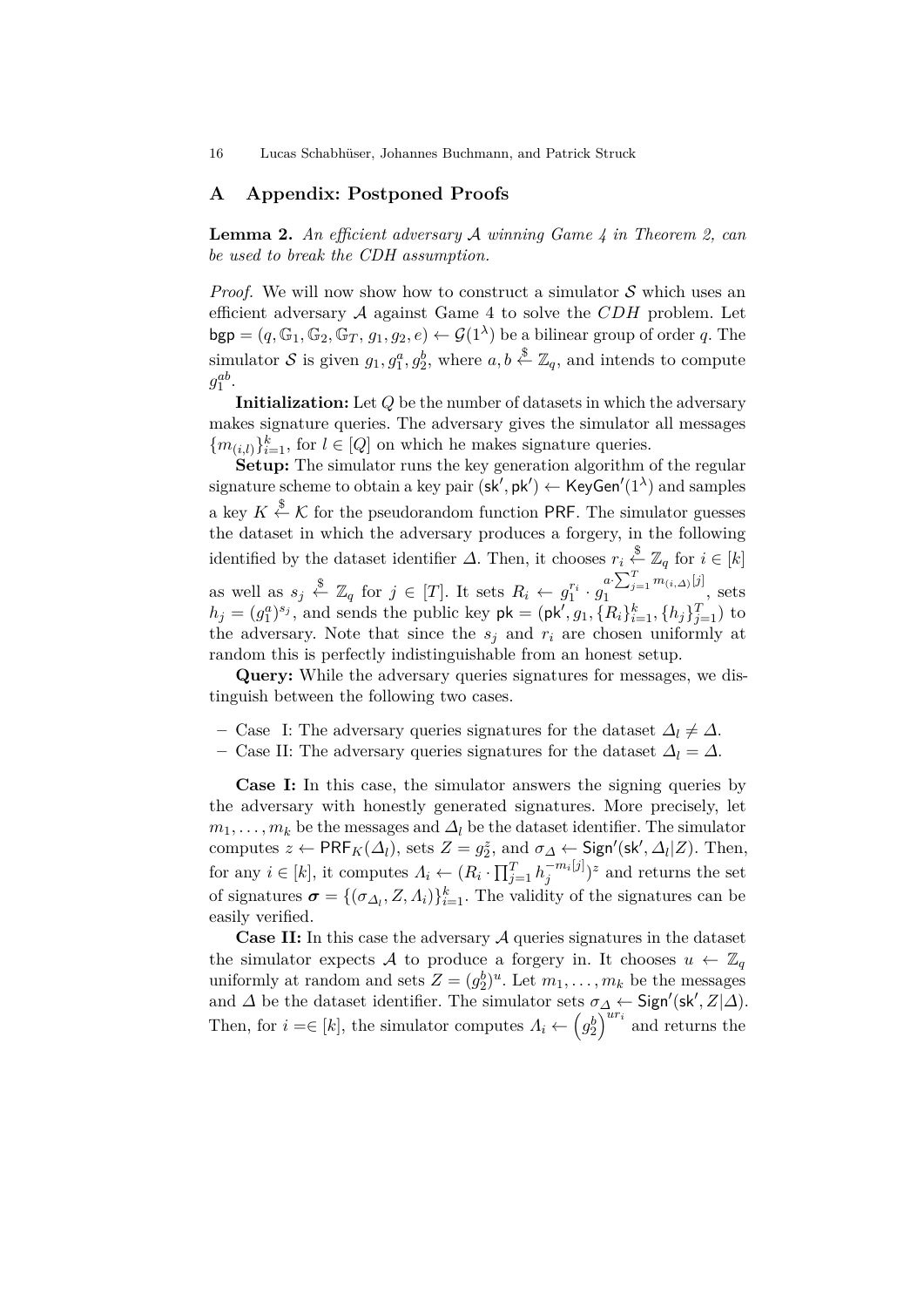signatures  $\sigma = (\sigma_1, \ldots, \sigma_k)$ , where  $\sigma_i = (\sigma_\Delta, Z, \Lambda_i)$ . Note that for any  $i = 1, \ldots, k$ , it holds that

$$
e(R_i \cdot \prod_{j=1}^T h_j^{-m_i[j]}, Z) = e(g_1^{r_i} \cdot g_1^{a \cdot s_j \cdot m_i[j]} \cdot (g_1^{a \cdot s_j})^{-m_i[j]}, g_2^{ub})
$$
  
=  $e(g_1^{r_i}, g_2)^{ub} = e((g_1^{ur_i})^b, g_2) = e(\Lambda, g_2)$ 

Thus,  $\sigma_i$  is a valid signature for any  $i \in [k]$  and the simulated signatures are perfectly indistinguishable from honestly generated signatures.

**Challenge** Let  $(\mathcal{P}_{\Delta^*}^*, m^*, \sigma^*)$  be the forgery returned by the adversary *A*. Parse  $\sigma^* = (\sigma^*_{\Delta^*}, Z^*, \Lambda^*)$  and  $\mathcal{P}^*_{\Delta^*} = (f^*, 1, \ldots, k, \Delta^*)$ . If  $\Delta^* \neq \Delta$ , restart the simulation. Otherwise, the simulator evaluates the function *f* ∗ over the dataset identified by  $\Delta$ , i.e. it computes  $m \leftarrow f^*(m_1, ..., m_k)$  and  $\sigma = (\sigma_{\Delta}, Z, \Lambda) \leftarrow \mathsf{HEval}(\mathsf{pk}, \Delta, \pmb{\sigma}, f^*)$ . Note that we have  $\prod_{j=1}^T h_j^{m[j]}$  $\frac{m[j]}{j} \neq$  $\prod_{j=1}^{T} h_j^{m^*[j]}$  $\sum_{j=1}^{m^*}|j|$ , since bad $_4=$  false and therefore also  $\sum_{j=1}^{T}s_j \cdot m[j] \neq \sum_{j=1}^{T}s_j \cdot n[j]$ *m*<sup>∗</sup> [*j*]. It returns

 $(A \cdot (A^*)^{-1})^{(\sum_{j=1}^T s_j(m^*[j]-m[j]))^{-1}}$  as a solution. Let  $R \leftarrow \prod_{i=1}^k R_i^{f_i}$ . Since *Λ* and *Λ* <sup>∗</sup> are valid signatures for the function *f* ∗ , it holds that

$$
A = \left(R \cdot \prod_{j=1}^{T} h_j^{-m[j]}\right)^{ub} = \left(R^{ub} \cdot (g_1^a)^{-ub(\sum_{j=1}^{T} s_j m[j])}\right)
$$
  
=  $R^{ub} \cdot g_1^{-\left(\sum_{j=1}^{T} s_j m[j]\right)u b}$   

$$
A^* = \left(R \cdot \prod_{j=1}^{T} h_j^{-m^*[j]}\right)^{ub}
$$
  
=  $R^{ub}(g_1^a)^{-ub(\sum_{j=1}^{T} s_j m^*[j])} = R^{ub} g_1^{-\left(\sum_{j=1}^{T} s_j m^*[j]\right)u ab}$ 

Therefore, we have

$$
A \cdot (A^*)^{-1} = (R^{ub} \cdot g_1^{-u(\sum_{j=1}^T s_j \cdot m[j])ab}) \cdot (R^{-ub} \cdot g_1^{u(\sum_{j=1}^T s_j \cdot m^*[j])ab})
$$
  
=  $g_1^{(\sum_{j=1}^T s_j \cdot m^*[j])uab} \cdot g_1^{-(\sum_{j=1}^T s_j \cdot m[j])uab} = g_1^{ab(u\sum_{j=1}^T s_j(m^*[j]-m[j]))}$ 

which yields

$$
(A \cdot (A^*)^{-1})^{\frac{1}{u \sum_{j=1}^T s_j(m^*[j]-m[j])}} = (g_1^{ba})^{\frac{u \sum_{j=1}^T s_j(m^*[j]-m[j])}{u \sum_{j=1}^T s_j(m^*[j]-m[j])}} = g_1^{ab}
$$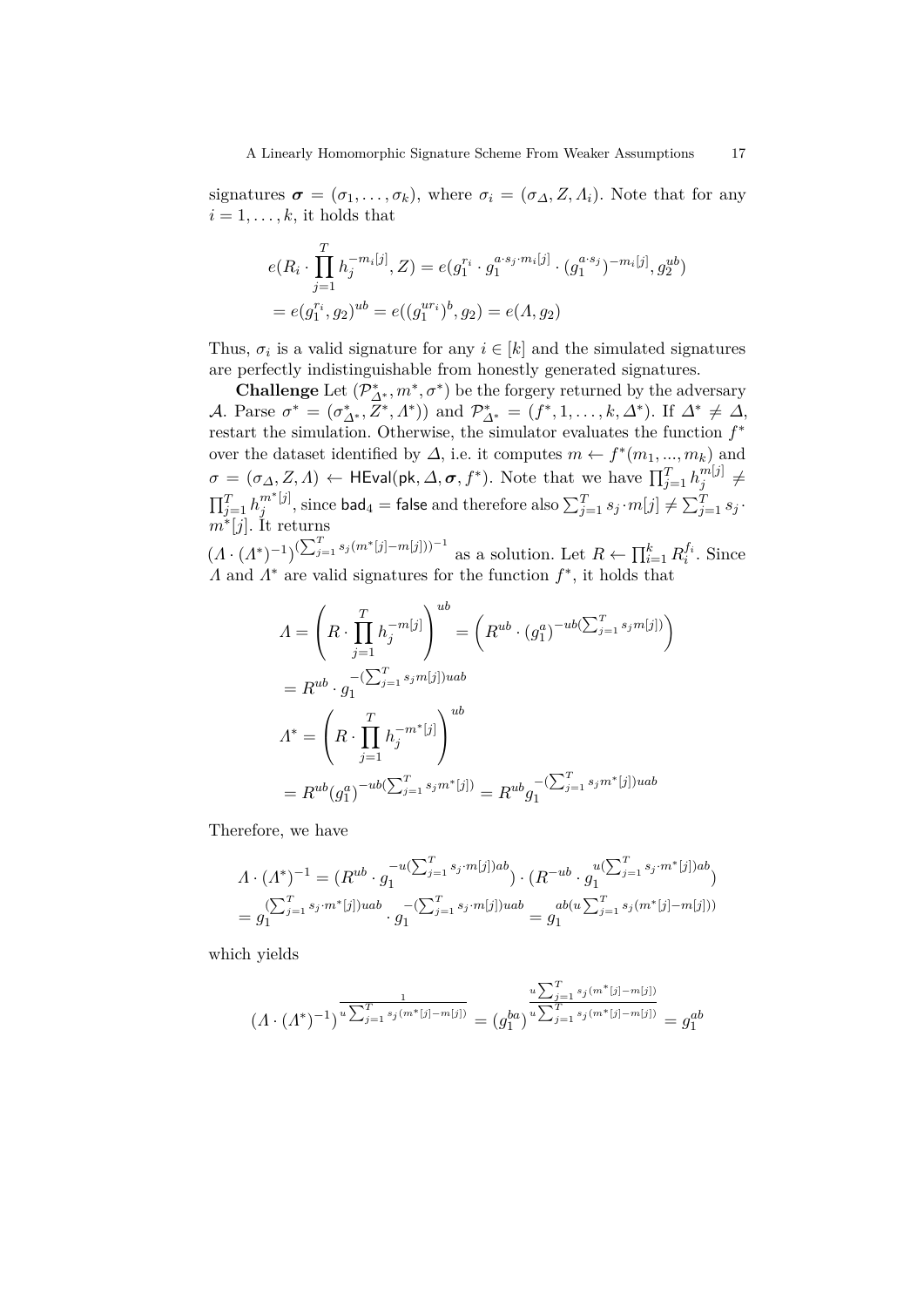Since the simulator guesses the right dataset with probability at least 1*/Q*, it holds that

$$
\Pr[\mathbf{Adv}(\mathcal{S})] \geq \frac{1}{Q} \cdot \Pr[G_4(\mathcal{A})]
$$

which proves the statement.

**Lemma 3.** Assuming the DL assumption holds in  $\mathbb{G}_1$  then  $Pr[\mathsf{Bad}_4] \leq$ negl(*λ*)

*Proof.* Given  $g_1, g'_1 \in \mathbb{G}_1$  from **bgp** we show how to simulate the game in order to break the discrete logarithm in  $\mathbb{G}_1$ , i.e. computing *x* for  $g'_1 = g_1^x$ . The simulator chooses an index  $\nu \in [T]$ . It follows the protocol faithfully except for the generation of the  $h_j$ . It chooses  $s_j \stackrel{\$}{\leftarrow} \mathbb{Z}_q$ , and sets  $h_j = g_1^{s_j}$  $\int_1^{s_j}$  for all  $j \neq \nu$  and sets  $h_{\nu} = g_1'^{s_{\nu}}$ . This is perfectly indistinguishable from a real execution of the game. It answers all queries faithfully. When the adversary returns a forgery  $(\mathcal{P}^*_{\Delta^*}, m^*, \sigma^*)$  it checks whether  $m[\nu] \neq m^*[\nu]$ . If not it restarts the simulation. Otherwise we know that  $\prod_{j=1}^{T} h_j^{m[j]} = \prod_{j=1}^{T} h_j^{m^*[j]}$ *j* and therefore we have

$$
s_{\nu}m[\nu]x + \sum_{j=1, j\neq \nu}^{T} s_jm[j] = s_{\nu}m^*[\nu]x + \sum_{j=1, j\neq \nu}^{T} s_jm^*[j]
$$
  

$$
\Leftrightarrow x = \frac{1}{s_{\nu}(m[\nu] - m^*[\nu])} \sum_{j=1, j\neq \nu}^{T} s_j(m^*[j] - m[j])
$$

and found the discrete logarithm  $g_1^x = g_1'$ .

**Theorem 7.** *The linearly homomorphic signature scheme* HSig *is perfectly context hiding according to Definition*  $\gamma$  *if* Sig<sup>'</sup> *is a deterministic signature scheme.*

*Proof.* First we note that in our case the algorithm HHide is just the identity function, i.e.  $\sigma \leftarrow \text{HHide}(\text{pk}, m, \sigma)$  for all  $\text{pk}, m, \sigma$  and we have  $HHideVer = HVerify.$  We will show how to construct a simulator Sim that outputs signatures perfectly indistinguishable from the ones obtained by running HEval. Parse the simulator's input as  $sk = (sk', K)$ ,  $\mathcal{P}_{\Delta} = ((f_1, \ldots, f_k), 1, \ldots, k, \Delta)$ , and  $\tilde{m} = (\tilde{m}[1], \ldots, \tilde{m}[T])$ . With this information the simulator computes the following:

 $Z' = g_2^z$  where  $z \leftarrow \mathsf{PRF}_K(\Delta)$  $\sigma'_{\mathit{\Delta}} \overset{\$}{\leftarrow}$  Sign'(sk', *Z\* $\Delta$ )  $\varLambda' = (\prod_{i=1}^k R_i^{f_i} \cdot \prod_{j=1}^T h_j^{-m[j]}$  $\binom{-m|j|}{j}$ <sup>2</sup>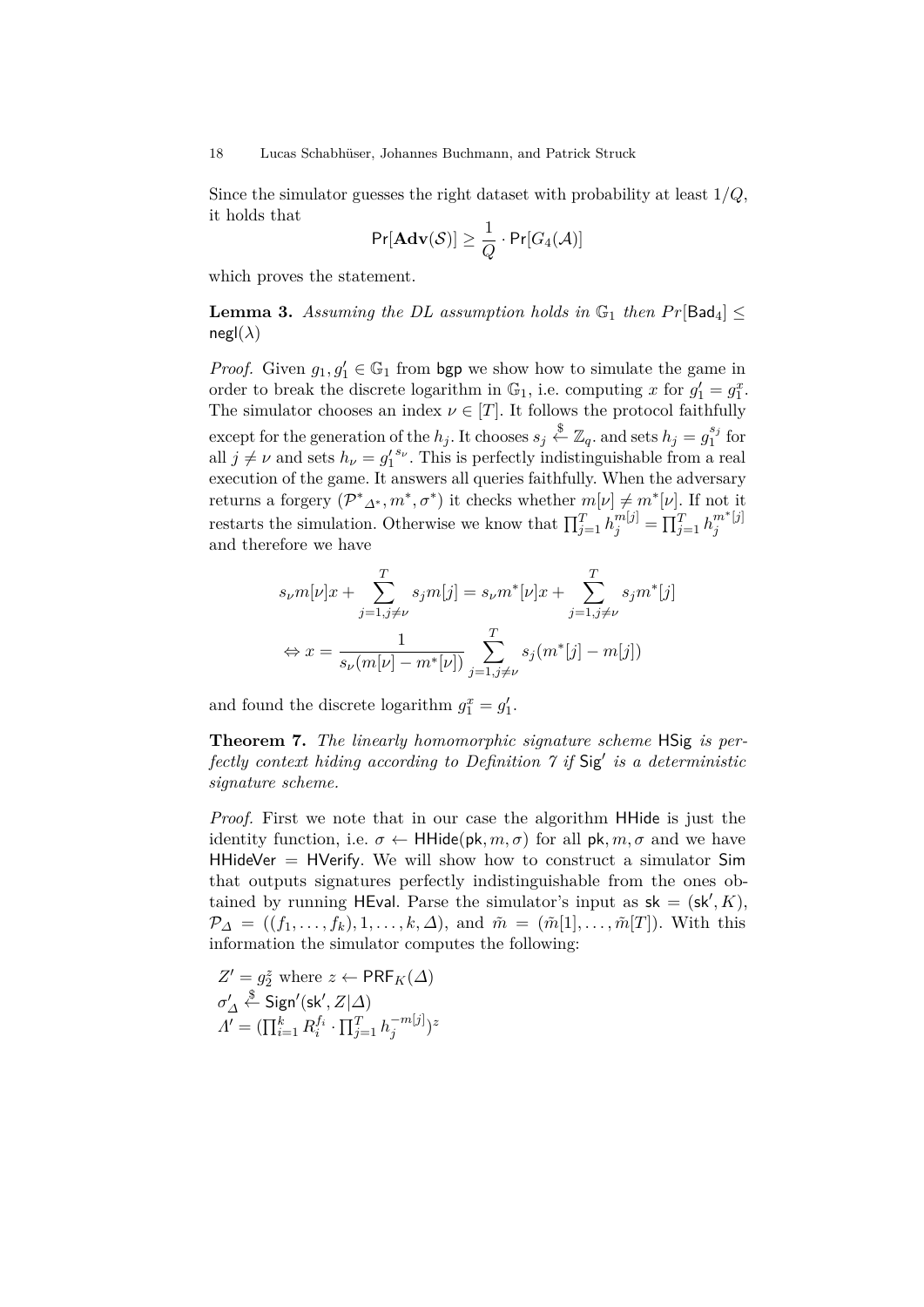The simulator outputs the signature  $\sigma' = (\sigma'_{\Delta}, Z', \Lambda')$ .

We will now show that this simulator allows for perfectly context hiding security. We will fix an arbitrary key pair (sk*,* pk), a multi-labeled program  $((f_1, \ldots, f_k), 1, \ldots, k, \Delta)$ , and messages  $m_1, \ldots, m_k \in \mathbb{Z}_q^T$ . Let  $\sigma \leftarrow \text{HEval}(\text{pk}, \mathcal{P}_\Delta, \sigma)$  and parse it as  $\sigma = (\sigma_\Delta, Z, \Lambda)$ . We look at each component of the signature. We have  $Z = \text{PRF}_K(\Delta)$  by definition and therefore also  $Z = Z'$ . In particularly we also have  $z = z'$  where  $Z = g_2^z$  and  $Z' = g_2^{z'}$  $\tilde{z}^{'}$  .

We have  $\sigma_{\Delta} = \text{Sign}'(\text{sk}', Z | \Delta)$  by definition and since  $Z = Z'$  therefore also  $\sigma_{\Delta} = \sigma'_{\Delta}$  since  $\text{Sign}'$  is deterministic. We have

 $\varLambda = \prod_{i=1}^{k} (R_i \cdot \prod_{j=1}^{T} h_j^{-m_i[j]}$  $\int_{j}^{-m_i[j]}$ ) $z \cdot f_i = (\prod_{i=1}^{k} R_i^{f_i})^z \cdot (\prod_{j=1}^{T} \prod_{i=1}^{k} h_j^{-f_i \cdot m_i[j]}$  $\binom{-f_i\cdot m_i\left[ j\right]}{j}^z=$  $(\prod_{i=1}^{k} R_i^{f_i} \cdot \prod_{j=1}^{T} h_j^{-m[j]}$  $\int_{j}^{-m|j|}$ , where the last equation holds since  $m = \sum_{i=1}^{k} f_i$ . *m<sub>i</sub>*. Thus we also have  $\Lambda = \Lambda'$ .

We can see that we have *identical* elements and therefore even a computationally unbounded distinguisher has no advantage distinguishing the two cases.

#### **Definition 15 (LH-IND-CCA [13]).**

*Let* LAE = (AKeyGen*,* AEncrypt*,* AEval*,* AVerify*,* ADecrypt) *be a LAEPuV scheme. We define the following experiment*  $LH - IND - CCA_{H,A}(1^{\lambda}, k)$ *between a challenger* C *and an adversary* A*:*

- **Setup:** The challenger runs  $(\mathsf{sk}, \mathsf{pk}) \leftarrow \mathsf{AKeyGen}(1^\lambda, k)$ . Then it initializes *an empty list* L *and gives* pk *to the adversary* A*.*
- **Queries I:** A *can ask a polynomial number of both encryption and decryption queries. The former are of the form*  $(m, \Delta, \tau)$  *where*  $m \in \mathcal{M}$ *is a message,*  $\Delta \in \{0,1\}^*$  *is a dataset identifier, and*  $\tau \in \mathcal{T}$  *is an input identifier. The challenger computes*  $c \leftarrow$  AEncrypt(sk,  $\Delta$ ,  $\tau$ ,  $m$ ), gives c *to* A and updates the list  $\mathcal{L} \leftarrow \mathcal{L} \cup \{(m, \Delta, \tau)\}\$ . If  $\mathcal{L}$  already contains a *query*  $(\cdot, \Delta, \tau)$  *the challenger* C *will answer*  $\bot$ *.*

*The latter queries are of the form* (P*∆, c*) *and* A *receives the output of* ADecrypt(sk,  $\mathcal{P}_{\Delta}$ *, c*)*.* Note that this can be  $\bot$  *if c is not a valid cipher.* 

- **Challenge:** A produces a challenge tuple  $(m_0, m_1, \Delta^*, \tau^*)$ . If a query of *the form*  $(\cdot, \Delta^*, \tau^*)$  *is contained in*  $\mathcal{L}$ *, the challenger returns*  $\perp$  *as before. The challenger chooses a random bit*  $b \stackrel{\$}{\leftarrow} \{0,1\}$  *and gives*  $c^*$  ← AEncrypt(sk,  $\Delta^*, \tau^*, m_b$ ) *to* A*.* Then it updates the list  $\mathcal{L}$  ←  $\mathcal{L} \cup \{(m_b, \Delta^*, \tau^*)\}.$
- **Queries II:** *This phase is carried out similar to the Queries I phase. Any decryption query*  $(\mathcal{P}_{\Delta^*}, c)$  *with*  $\mathcal{P}_{\Delta^*} = ((f_1, \ldots, f_k), \tau_1, \ldots, \tau_k, \Delta^*)$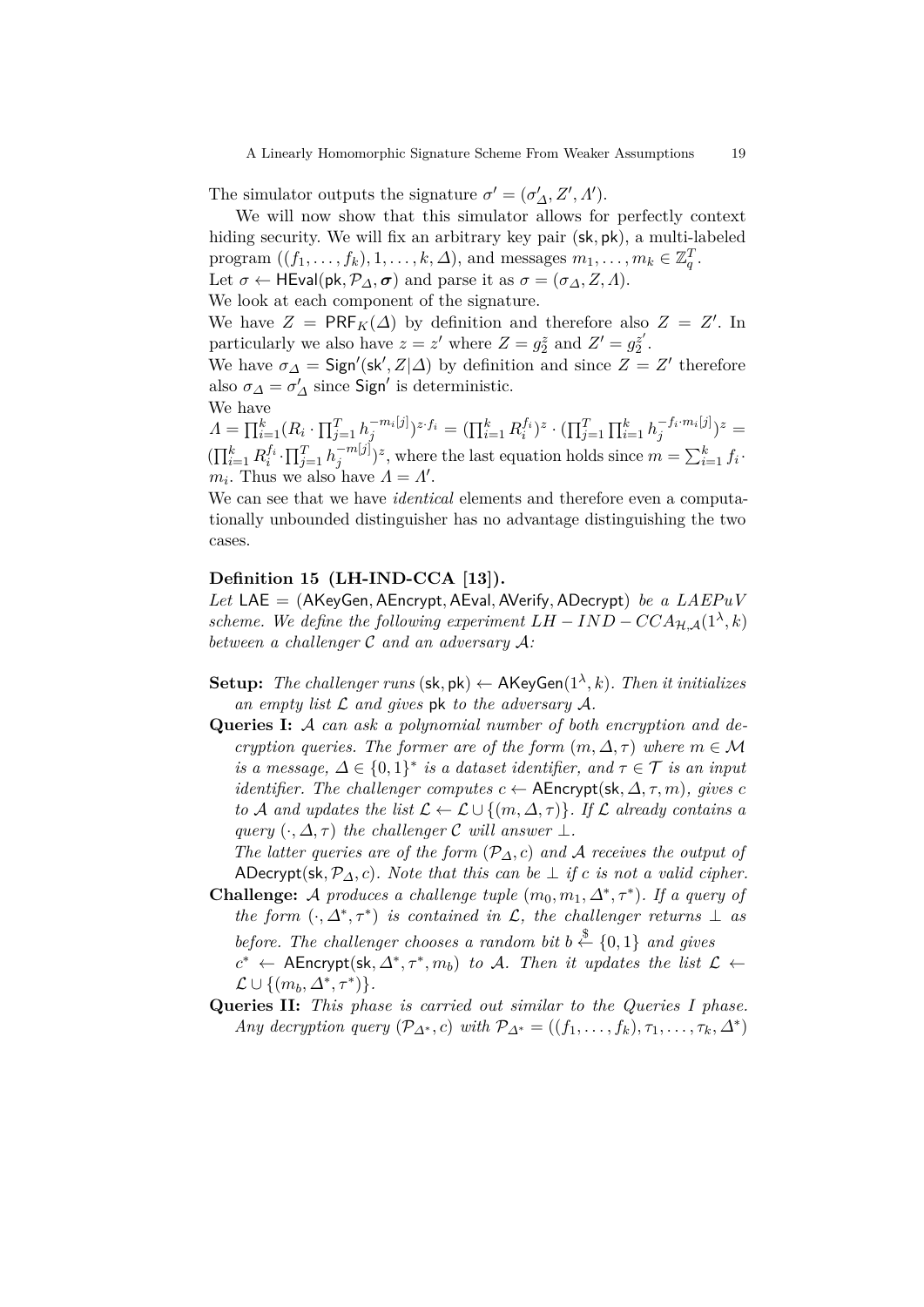*where*  $f_{\tau^*} \neq 0$  *is answered with*  $\bot$ *. All other queries are answered as in phase Queries I.*

**Output:** *Finally*  $\mathcal A$  *outputs*  $a$  *bit*  $b' \in \{0,1\}$ *. The challenger outputs*  $1$ *if*  $b = b'$  *and* 0*otherwise.* 

*We say that a LAEPuV scheme is LH-IND-CCA secure if for any ppt adversary* A *we have*

$$
|Pr[LH - IND - CCA_{\mathsf{LAE},\mathcal{A}}(1^{\lambda},k) = 1] - 1/2| \leq \mathsf{negl}(\lambda).
$$

**Theorem 8.** *The LAEPuV scheme* LAE *is correct in the sense of Definition 14.*

*Proof.* We fix a random key pair  $(\mathsf{sk}, \mathsf{pk}) \leftarrow \mathsf{AKeyGen}(1^\lambda, k, T)$ , with  $sk = (sk', K, p, q)$  and  $pk = (bgp, H, pk', g, \{h_j\}_{j=1}^T, \{R_i\}_{i=1}^k)$ .

- 1. If  $g \in \mathbb{Z}_{n^2}^*$  has order *n* then the map:  $\mathbb{Z}_n \times \mathbb{Z}_n^* \to \mathbb{Z}_{n^2}^*$ ,  $(a, b) \mapsto g^a \cdot b^n$ is an isomorphism (see [21]). If AVerify( $\mathsf{pk}, \mathcal{P}_\Delta$ , *c*) = 1 holds then we have in particular  $g^{a[j]} \cdot b[j]^n = C[j] \prod_{i=1}^k H(\Delta[i]j)^{f_i} \mod n^2$ , where each  $g^{a[j]} \cdot b[j]^n$  and  $H(\Delta[i]j)^{f_i}$  is an element of  $\mathbb{Z}_{n^2}^*$ . Since this is a group so is every *C*[*j*] which means every Paillier decryption yields a valid message *m*.
- 2. We choose messages  $m_i \stackrel{\$}{\leftarrow} \mathbb{Z}_n^T$  as well as a dataset identifier  $\Delta \in \{0,1\}^*$ and a multi-labeled program  $\mathcal{P}_{\Delta} = ((f_1, \ldots, f_k), \tau_1, \ldots, \tau_k, \Delta)$ . Let *c*<sub>*i*</sub> ← AEncrypt(sk,  $\Delta$ , *i*,  $m_i$ ) and  $c$  ← AEval(pk,  $\mathcal{P}_{\Delta}$ ,  $\{c_i\}_{i=1}^k$ ). By definition we have  $c = (C, a, b, \sigma_{\Delta}, Z, \Lambda)$ . Where for each  $j \in [T]$ we have

$$
C[j] = \prod_{i=1}^{k} (g^{m_i[j]} \beta_i[j]^n)^{f_i} = g^{\sum_{i=1}^{k} f_i m_i[j]} \left( \prod_{i=1}^{k} \beta_i[j]^{f_i} \right)^n \mod n^2
$$
  

$$
g^{a[j]} \cdot b[j]^n = g^{\sum_{i=1}^{k} f_i a_i[j]} \cdot \left( \prod_{i=1}^{k} b_i[j]^{f_i} \right)^n = \prod_{i=1}^{k} (C[j]^{f_i} \cdot H(\Delta[i]j)^{f_i})
$$
  

$$
= C \cdot \prod_{i=1}^{k} (H(\Delta[i]j)^{f_i}) \mod n^2
$$
  

$$
z = \text{PRF}_K(\Delta), Z = g_2^z, \sigma_\Delta = \text{Sign}'(\text{sk}', Z | \Delta)
$$
  

$$
\Lambda = \prod_{i=1}^{k} \Lambda_i^{f_i} = \left( \prod_{i=1}^{k} R_i^{f_i} \cdot \prod_{j=1}^{T} h_j^{-\sum_{i=1}^{k} f_i a_i[j]} \right)^z = \left( R \cdot \prod_{j=1}^{T} h_j^{-a[j]} \right)^z
$$

Therefore we have  $\mathsf{AVerify}(\mathsf{pk}, \mathcal{P}_\Delta, C) = 1$  and due to the first equation Paillier decryption of  $C[j]$  yields  $\sum_{i=1}^{k} f_i m_i[j]$  for each  $j \in [T]$ .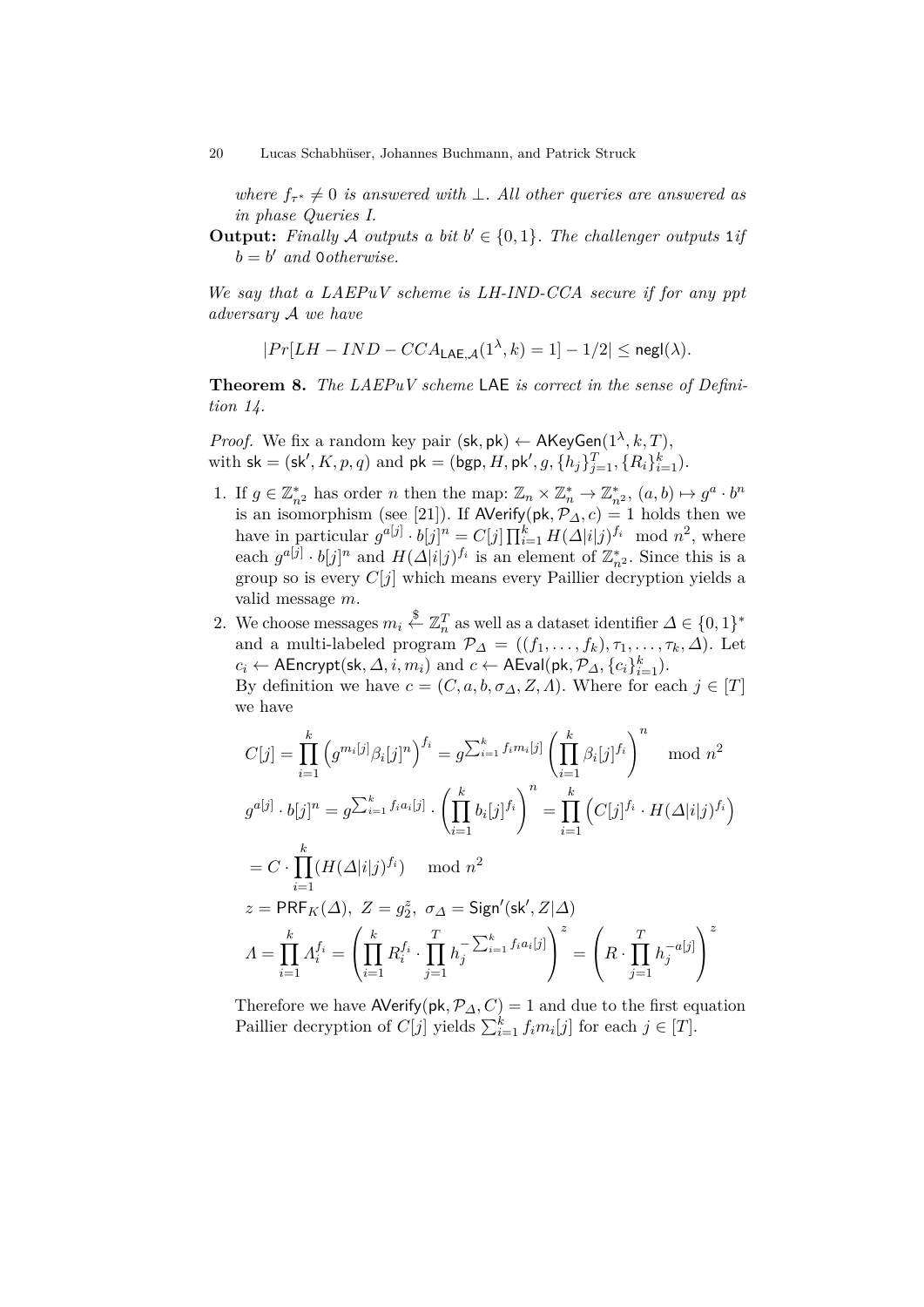### **References**

- 1. An, J.H., Bellare, M.: Does encryption with redundancy provide authenticity? In: Pfitzmann, B. (ed.) EUROCRYPT 2001. LNCS, vol. 2045, pp. 512–528. Springer (2001)
- 2. Attrapadung, N., Libert, B.: Homomorphic Network Coding Signatures in the Standard Model. In: Catalano, D., Fazio, N., Gennaro, R., Nicolosi, A. (eds.) PKC 2011. LNCS, vol. 6571, pp. 17–34. Springer (2011)
- 3. Attrapadung, N., Libert, B., Peters, T.: Computing on Authenticated Data: New Privacy Definitions and Constructions. In: Wang, X., Sako, K. (eds.) ASIACRYPT 2012. LNCS, vol. 7658, pp. 367–385. Springer (2012)
- 4. Attrapadung, N., Libert, B., Peters, T.: Efficient Completely Context-Hiding Quotable and Linearly Homomorphic Signatures. In: Kurosawa, K., Hanaoka, G. (eds.) PKC 2013. LNCS, vol. 7778, pp. 386–404. Springer (2013)
- 5. Backes, M., Fiore, D., Reischuk, R.M.: Verifiable delegation of computation on outsourced data. In: Sadeghi, A., Gligor, V.D., Yung, M. (eds.) ACM CCS. pp. 863–874. ACM (2013)
- 6. Bellare, M., Namprempre, C.: Authenticated encryption: Relations among notions and analysis of the generic composition paradigm. J. Cryptology 21(4), 469–491 (2008), http://dx.doi.org/10.1007/s00145-008-9026-x
- 7. Boneh, D., Rubin, K., Silverberg, A.: Finding composite order ordinary elliptic curves using the cocks–pinch method. Journal of Number Theory 131(5), 832 – 841 (2011), http://www.sciencedirect.com/science/article/pii/S0022314X10001344
- 8. Boneh, D., Freeman, D.M.: Linearly Homomorphic Signatures over Binary Fields and New Tools for Lattice-Based Signatures. In: Catalano, D., Fazio, N., Gennaro, R., Nicolosi, A. (eds.) PKC 2011. LNCS, vol. 6571, pp. 1–16. Springer (2011)
- 9. Boneh, D., Freeman, D.M., Katz, J., Waters, B.: Signing a Linear Subspace: Signature Schemes for Network Coding. In: Jarecki, S., Tsudik, G. (eds.) PKC 2009. LNCS, vol. 5443, pp. 68–87. Springer (2009)
- 10. Catalano, D., Fiore, D., Nizzardo, L.: Programmable Hash Functions Go Private: Constructions and Applications to (Homomorphic) Signatures with Shorter Public Keys. In: Gennaro, R., Robshaw, M. (eds.) CRYPTO 2015, Part II. LNCS, vol. 9216, pp. 254–274. Springer (2015)
- 11. Catalano, D., Fiore, D., Warinschi, B.: Efficient Network Coding Signatures in the Standard Model. In: Fischlin, M., Buchmann, J.A., Manulis, M. (eds.) PKC 2012. LNCS, vol. 7293, pp. 680–696. Springer (2012)
- 12. Catalano, D., Fiore, D., Warinschi, B.: Homomorphic Signatures with Efficient Verification for Polynomial Functions. In: Garay, J.A., Gennaro, R. (eds.) CRYPTO 2014, Part I. LNCS, vol. 8616, pp. 371–389. Springer (2014)
- 13. Catalano, D., Marcedone, A., Puglisi, O.: Authenticating computation on groups: New homomorphic primitives and applications. Cryptology ePrint Archive, Report 2013/801 (2013), http://eprint.iacr.org/2013/801
- 14. Catalano, D., Marcedone, A., Puglisi, O.: Authenticating computation on groups: New homomorphic primitives and applications. In: Sarkar and Iwata [22], pp. 193–212
- 15. Chatterjee, S., Hankerson, D., Knapp, E., Menezes, A.: Comparing two pairingbased aggregate signature schemes. Des. Codes Cryptography 55(2-3), 141–167 (2010), https://doi.org/10.1007/s10623-009-9334-7
- 16. Desmedt, Y.: Computer security by redefining what a computer is. In: Michael, J.B., Ashby, V., Meadows, C.A. (eds.) NSPW. pp. 160–166. ACM (1993)